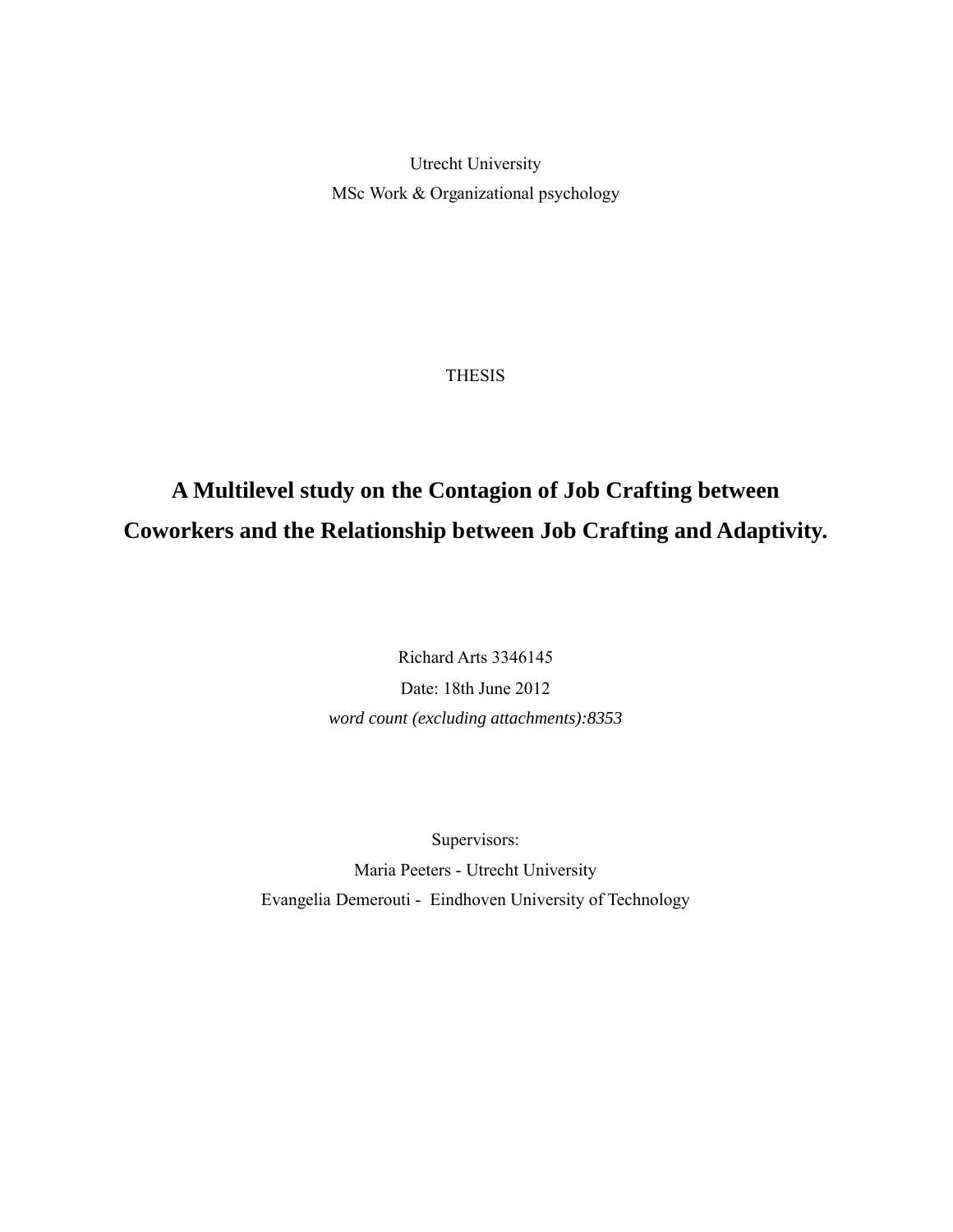## *Abstract*

This study of 55 dyads of coworkers working within the same unit examined the contagion of *job crafting* which, framed within the *Job-Demands Resources Model,* consists of three distinct behaviors: *seeking challenges, seeking resources* and *reducing demands.* We hypothesized that seeking resources, seeking challenges and reducing demands are transferred from one employee (partner) to the other (actor) on a daily basis. Moreover, job crafting was expected to positively relate to the coworkers' daily adaptation to changes. Daily adaptation to changes was measured both by self-report and peer-report. Participants completed a general questionnaire and a daily survey over three workdays. The hypotheses regarding the contagion of job crafting were tested with multilevel analyses, using an actor-partner interdependence model. Results partly confirmed the contagion of job crafting for the dimension of seeking challenges. Moreover, day-level seeking resources and day-level seeking challenges were positively related to day-level team member adaptivity self-rated and day-level seeking resources was positively related to day-level team member adaptivity other-rated. These results imply that stimulating job crafting within organizations is valuable, because it spreads around and aids in the coworkers' adaptivity to changes within their unit.

Keywords: job crafting, coworkers, team member adaptivity, actor-partner interdependence model, diary study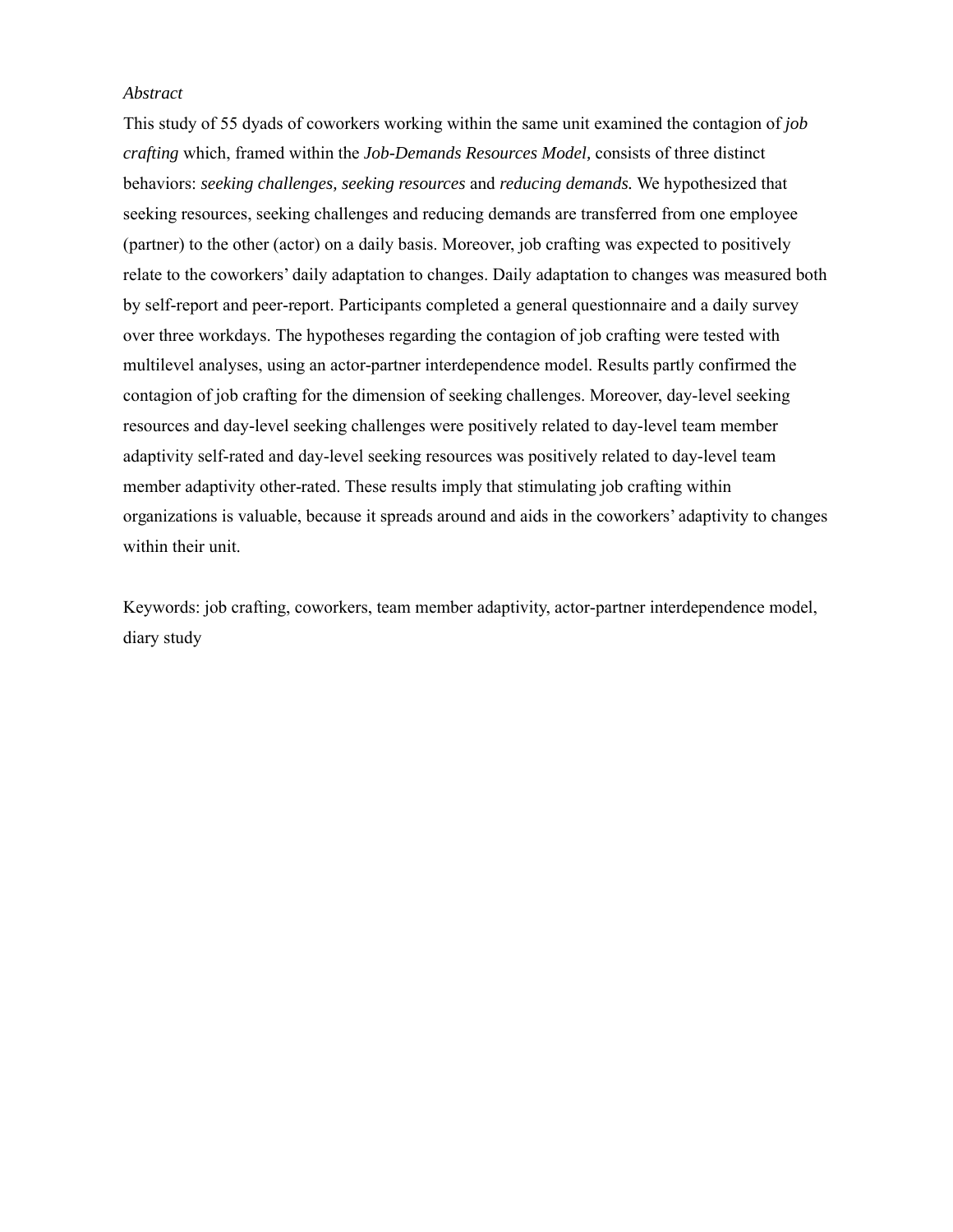In today's organizations, the need for employees to be proactive is increasing rapidly (Parker, Williams & Turner, 2006). Organizations want employees to be flexible and self-initiating in order to successfully adapt to reorganizations and changing work tasks (Belschak & Den Hartog, 2010). Also, proactivity has beneficial effects for the employees themselves (higher performance, career satisfaction, better fit between job and individual) , the team (better assessment by customers, team's job satisfaction, team's organizational commitment and team performance) and the organization (organizational success and financial performance) (Bindl & Parker, in press). These diverse beneficial effects make proactive behavior an interesting topic to study more indepth.

A promising concept of proactive behavior at work is *job crafting*. "Job crafters are individuals who actively compose both what their job is physically, by changing a job's task boundaries, what their job is cognitively, by changing the way they think about the relationships among job tasks, and what their job is relationally, by changing the interactions and relationships they have with others at work" (Wrzesniewsky & Dutton, 2001 p.2 ), with the goal of becoming more engaged, satisfied, resilient and thriving at work (Berg, Dutton  $\&$ Wrzesniewsky, 2008).

In this article, an attempt is made to increase knowledge of job crafting on a daily basis. The primary goal of this article is to prove that day-level job crafting can be transferred between two coworkers within the same unit. The second goal of this article is to study the relationship between day-level job crafting and the degree to which employees adapt to changes within their work unit on a daily basis.

#### *Job crafting framed in jobdesign theory*

There are several aspects that make job crafting a unique concept (Tims, Bakker & Derks, 2012). First of all, employees usually craft their jobs without consulting their supervisors, because job crafting is aimed at changing the boundaries and conditions of job tasks, the relationships at work, and the meaning of the job, instead of the job itself (Tims et al., 2012). Secondly, job crafting may very well have a short-term focus (e.g. changes made to deal with a high-workload workweek). Thirdly, job crafting is not necessarily in line with the goals of the organization (Tims et al., 2012). Lastly, job crafting has positive effects on work engagement in general (Tims et al., 2012) and on a daily basis (Petrou, Demerouti, Peeters, Schaufeli & Hetland, 2012).

Some well-known job design theories have positioned job crafting as a promising new concept in organizational studies (Grant & Parker, 2009; Oldham & Hackman, 2010). Scholars (Tims & Bakker, 2010) have used another job design theory to incorporate job crafting within a theoretical framework: the Job Demands-Resources model (Bakker & Demerouti, 2007; Demerouti,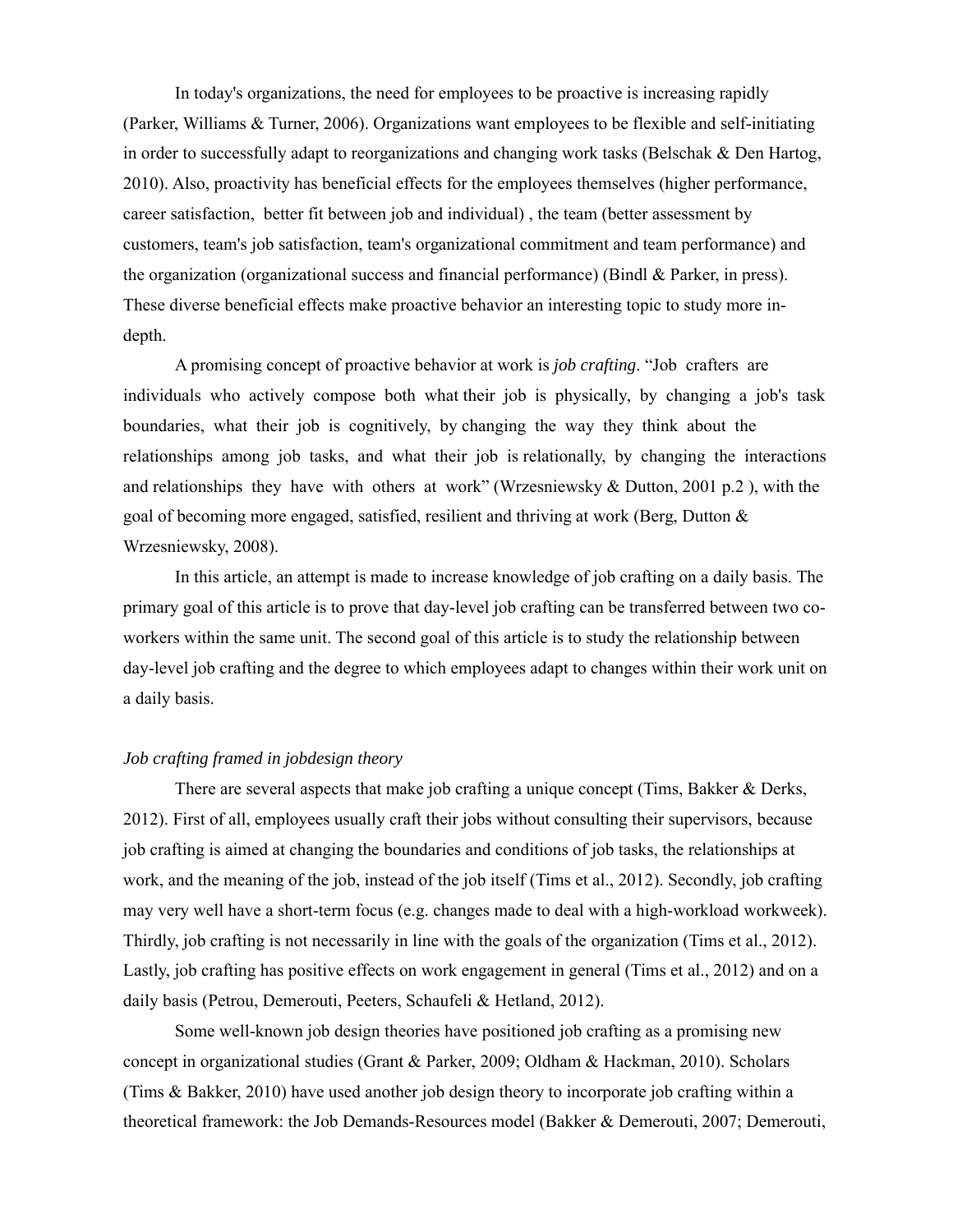Bakker, Nachreiner & Schaufeli, 2001).*Job demands* are aspects of the job that require sustained physical and/or psychological effort (e.g. work load, time pressure, work-home commuting, and emotional demands). *Job resources* are those aspects of the job that aid in achieving work goals, reduce job demands or stimulate personal development, such as feedback, social support, supervisor support, and autonomy. High job demands require sustained effort, potentially causing energy depletion and health problems. This process is known as the health impairment process (Bakker, Hakanen, Demerouti & Xanthopoulou, 2007). High job resources, on the other hand, aid in achieving work goals which makes employees more committed and motivated; this is the motivational process. A final notion of the JD-R model is that an employee is engaged at work when there is a combination of high demands and high resources, because this creates a challenging but manageable work environment. Work engagement is defined as a positive, work-related state of mind that is characterized by high levels of energy and resilience (vigor), strong involvement in one's work (dedication), and full concentration in one's work (absorption) (Schaufeli, Salanova, González-Romá & Bakker, 2002).

The conceptualization of job crafting within the JD-R framework by Tims et al. (2012), consists of four distinct behaviors, namely: (1) increasing structural job resources; (2) increasing social job resources; (3) increasing challenging job demands; and (4) decreasing hindering job demands. Structural job resources are resources inherent to the job, such as autonomy and personal development. Social job resources are provided by the colleagues at work, such as feedback and advice from colleagues and supervisors (Tims et al., 2012). Job crafters are expected to seek more of both types of job resources. This is because people with many job resources are better able to deal with high demands (Xanthopoulou, Bakker, Demerouti & Schaufeli, 2007; Hobfoll, 1989), and increasing job resources aids in achieving work goals. Employees are not expected to lower their resources, because job resources are positively related to work outcomes (Tims & Bakker, 2010). Challenging job demands are demands that an employee wants to increase to experience an active and challenging job, such as; interesting projects, new projects, extra tasks and new possibilities to learn. Employees are expected to increase challenging job demands, because boredom leads to absenteeism and lowered satisfaction (Tims et al., 2012). Demands can also become hindering, especially in cases of high workload. Employees will decrease these hindering demands by, for example, making work emotionally or mentally less intense or avoiding too much social contact. Employees will decrease these demands because prolonged exposure to high job demands in combination with low levels of job resources may lead to negative health consequences such as burnout (Tims et al., 2012). Whether demands are perceived as challenges or hindrances depends on the evaluation of these demands under the current circumstances.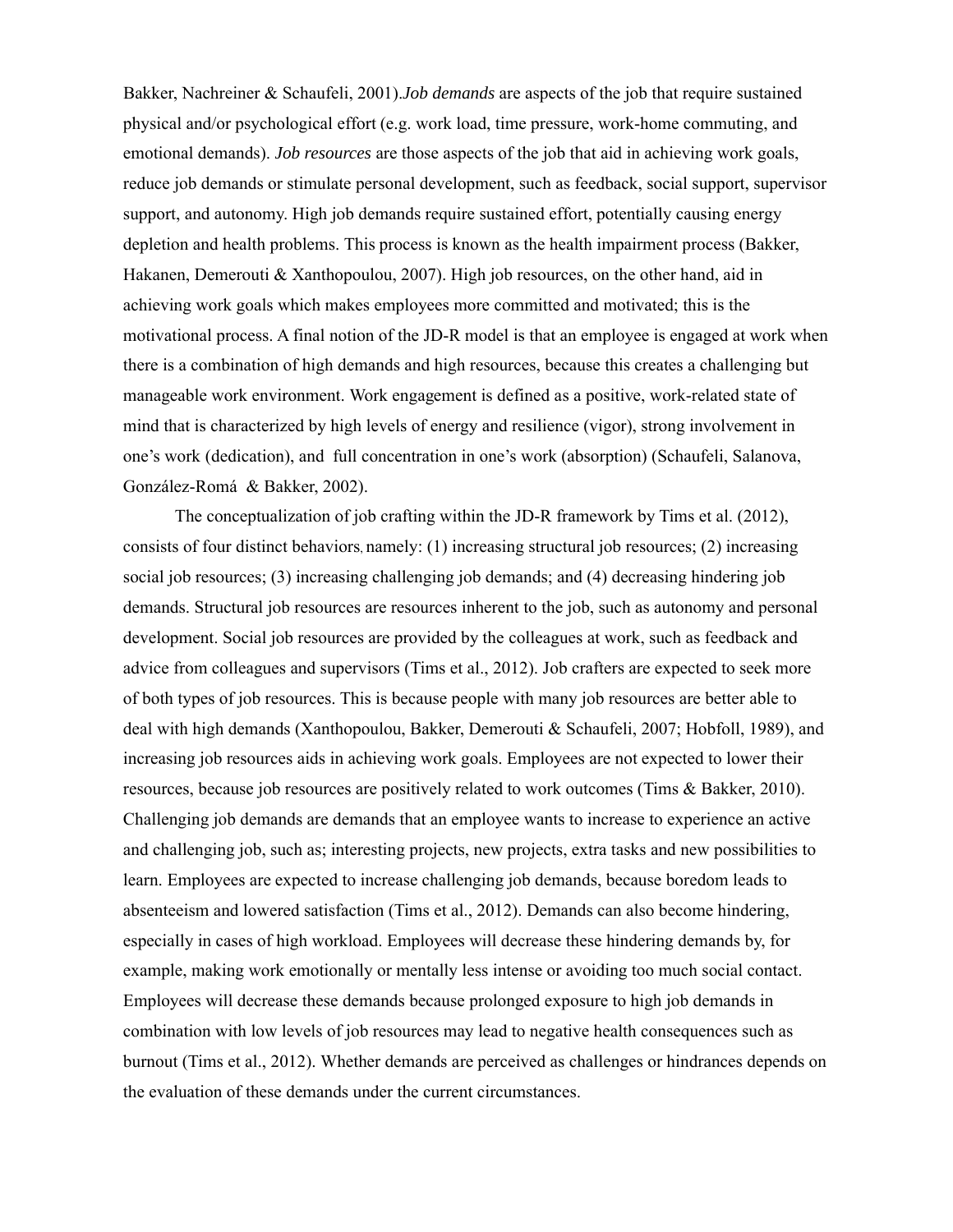This conceptualization has been slightly adapted by Petrou et al. (2012) in order to study job crafting with a daily diary methodology. In their conceptualization there is no distinction between social job resources and structural resources. Rather, this job crafting dimension is called '*seeking resources'*. Furthermore, 'increasing challenge demands' is renamed to '*seeking challenges'* and 'decreasing hindrance demands' is renamed to '*reducing demands'*, both carrying the same meaning as the original dimensions. The final conceptualization put forward by Petrou et al. (2012) consists of three distinct behaviors: *seeking resources, seeking challenges,* and *reducing demands.* The conceptualization with three dimensions has already been used in a daily study and been confirmed in both a general and day-level measure (Petrou et al., 2012). For this reason, the conceptualization of Petrou et al. (2012) is used in this study for both the general and day-level measure.

## *Day-level job crafting*

Common sense tells us that not every day at work is the same. Indeed, many variables important for organizational studies fluctuate on a daily level: workload and work-family interaction (Repetti, 1993; Butler, Grzywacz, Bass, & Linney, 2005), mood (Repetti, 1993), health complaints and recovery (Repetti, 1993; Binnewies, Sonnentag & Mojza, 2009) and work performance (Binnewies et al., 2009). Proactivity also fluctuates over time due to a person's affective state and workplace factors (Ohly & Fritz, 2010; Sonnentag, 2003). Methods are needed that shed light on the short term dynamics of important variables, because these dynamics are important to understand and explain behavior at work.

Correlational studies do not grasp these short-term dynamics. Diaries are a method to collect data at the daily level or even several times a day and allow work and organizational psychologists to study thoughts, feelings and behaviors within the natural work context as well as characteristics of the work situation which may fluctuate on a daily basis (Ohly, Sonnentag, Niessen & Zapf, 2010). One advantage of this method is the reduction of retrospective bias, because data are collected close to the event (Ohly et al., 2010). Another advantage is that a researcher can control for the situational context (Ohly et al., 2010). Diary studies are able to show how states change over time and how states and behaviors translate into other states and behaviors within short periods of time. Therefore, diary studies add to our understanding of important processes in the work context (Ohly et al., 2010). A diary study is needed to study the short term dynamics of the imitation and modeling of co-workers' day-level job crafting behaviors and to study the effect day-level job crafting has on daily adaptation to changes in team roles.

Day-level constructs are defined as momentary states, fluctuating on a daily basis and characterized by intraindividual variation (Fritz & Sonnentag, 2009), while general-level variables reflect individual tendencies and show inter-individual variation only (Petrou et al., 2012). By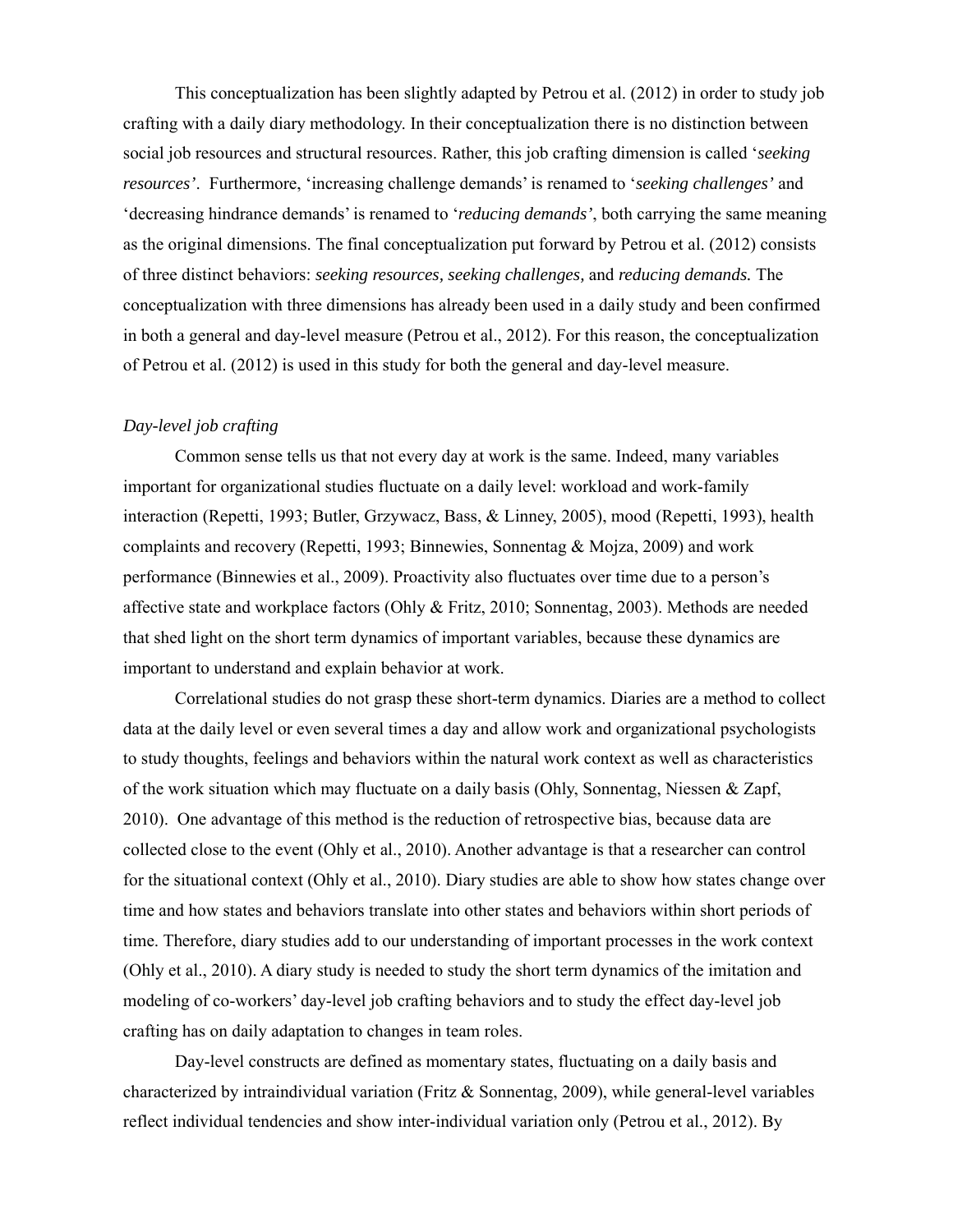measuring both categories of variables; researchers can control for the individual tendencies (general-level variables) and study the unique effect of the day-level predictors on day-level outcomes (Petrou et al., 2012)Regarding the above notions, in this article job crafting will be conceptualized as a proactive behavior, occurring both as an individual tendency and as a daily behavior, aimed to gain a more positive experience of the job, and consisting of three distinct dimensions; *seeking resources*, *seeking challenges* and *reducing demands*.

## *Contagion of job crafting*

Employees affect each other's emotional states; Westman (2001) was the first to describe a process whereby negative emotions of an employee can be crossed over to other colleagues. Employees become more engaged by interacting with colleagues who are high in engagement (Bakker & Demerouti, 2009), and the same counts for workaholism (Bakker, Demerouti & Burke, 2009). This emotional crossover between individuals is known as emotional contagion; The tendency to automatically mimic and synchronize facial expressions, vocalizations, postures, and movements with those of another person and, consequently, to converge emotionally (Hatfield, Cacioppo & Rapson, 1994, p. 5). Is there '*contagion of job crafting'* between individuals as well? And, if so, is it also an automatic process? Contrary to facial expressions, postures, and movements, job crafting is a complex behavior that consists of verbal and nonverbal behavior. If *contagion of job crafting* exists, it is therefore expected to be a conscious process by which employees actively observe and imitate each other's job crafting behaviors. What do we know about employees affecting each other's behavior?

Recently hired subordinates imitate supervisor's behaviors to become 'socialized' in the organization (Weiss, 1977). "Organizational socialization is the process by which an individual comes to appreciate the values, abilities, expected behaviors, and social knowledge essential for assuming an organizational role and for participating as an organizational member"(Louis, 1980b, pp. 229-230) and is as a lifelong process which is important during an individual's entire career (Feldman, 1989; Morrison & Hock, 1986). Changes in one's existing job role or one's formal job, small or large, may trigger a need to redefine what is important in the organization and what is expected: resocialization (Chao, O'Leary-Kelly, Wolf, Klein & Gardner, 1994). As mentioned before, proactivity is becoming more important for organizations and the work roles of the employees (Parker et al., 2006) and it makes sense for employees to study each other's proactive behaviors and imitate them. One learning theory that explains the organizational socialization process is the social learning theory (Weiss, 1977).

The social learning theory (Bandura, 1977) points out that learning takes place in a social setting and focuses on people learning from one another through imitation, observation and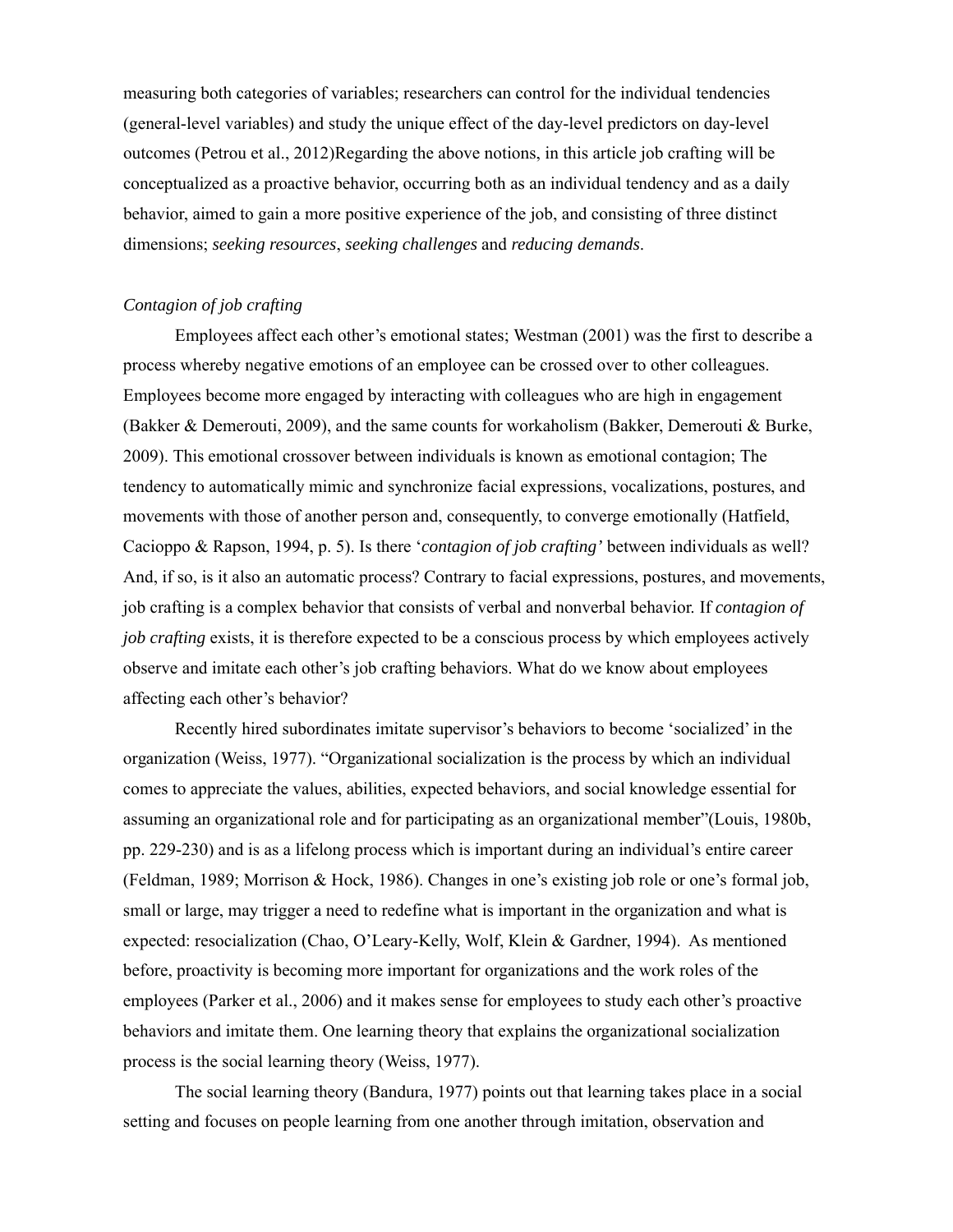modeling behavior This learning process needs two conditions to take place; 1) the employee observing/imitating/modeling the behavior must believe he or she can execute the behavior as well (self-efficacy), and 2) the employee observing/imitating/modeling the behavior must expect positive outcomes by executing the behavior (Bandura, 1977). People are more likely to model or imitate others when they admire them or have good relationships with them (Bandura, 1977).

Based on the theory of organizational socialization, the fact that job crafting is becoming increasingly important in one's work roles, and the explaining paradigm of the social learning theory, we expect that:

*Hypothesis 1: Partner's day-level job crafting is positively related to actor's day-level job crafting. 1a Partner's day-level seeking resources is positively related to actor's day-level seeking resources. 1b Partner's day-level seeking challenges is positively related to actor's day-level seeking challenges.* 

*1c Partner's day-level reducing demands is positively related to actor's day-level reducing demands*.

#### *Job crafting and team member adaptivity.*

Job crafting consists of several dimensions that have contradicting features, such as seeking challenges and reducing demands. Seeking challenges and seeking resources are positively related to work engagement (general and day-level), employability and performance, but reducing demands is not (Tims et al., 2012; Petrou et al., 2012).

However, all job crafting behaviors are part of a creative and improvised process that captures how individuals *adapt* their jobs. (Wrzesniewsky & Dutton, 2001). Job crafting helps employees *adapt* to uncertain and changing work conditions and is particularly viewed as a strategic advantage during organizational change (Van den Heuvel, Demerouti, Bakker & Schaufeli, 2010). The changes people make by crafting their jobs are also called *adaptations* (Van den Heuvel, Demerouti & Peeters, 2012).

The link between job crafting and *adaptivity to changes* has not been studied before. This is remarkable, since one of the most characteristic features of job crafting is that it helps the employee adapt to changes at work in order to gain a more positive experience of the job. The degree to which individuals cope with, respond to, and/or support changes that affect them is called *adaptivity* (Griffin, Neal & Parker, 2007). Therefore, this concept is valuable for studying the relationship between job crafting behaviors and adaptivity to uncertain and changing conditions.

Adaptivity is important for the various roles of an individual; the individual him/herself, the individual as team member, and the individual as member of the organization. Adaptive behavior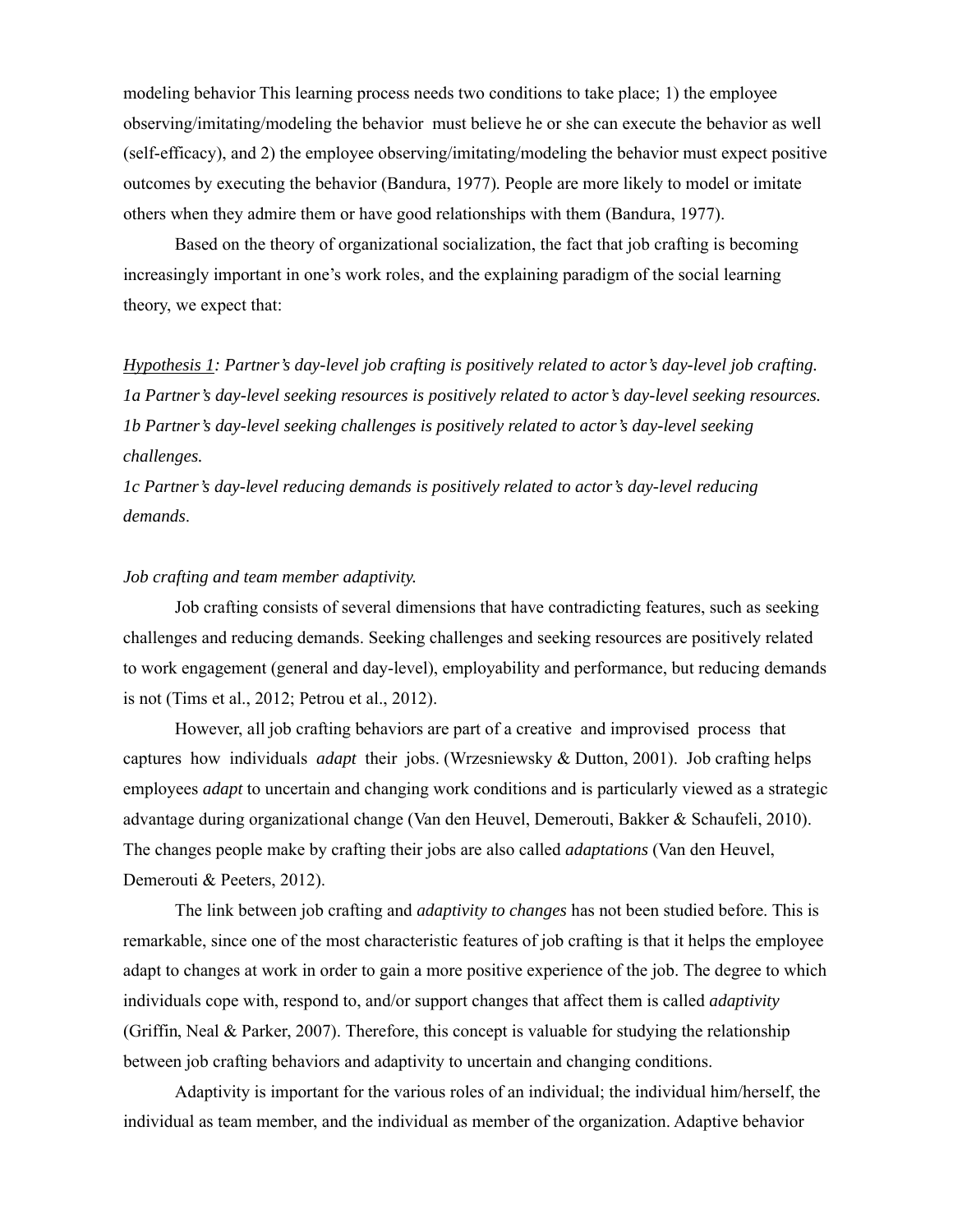contributes to effectiveness for all these three roles: *Individual task adaptivity* (e.g. adjusting to new equipment and work processes), *team member adaptivity* (e.g. respond constructively to team changes), and *organization member adaptivity* (e.g. cope with changes the way the organization operates) (Griffin et al., 2007). These concepts are positioned as new concepts of work performance (Griffin et al., 2007).

We have studied the contagion of job crafting behaviors between two employees working within the same unit. It is interesting to study how these two employees adapt to changes that affect their unit and to changes in the way their unit works by crafting their jobs. Therefore, we have decided to study the relationship between job crafting and *team member adaptivity*. "Team member adaptivity reflects the degree to which individuals cope with, respond to, and/or support changes that affect their roles as members of a team" (pp. 331 Griffin et al., 2007). Team member adaptivity is similar to the concept "interpersonal adaptability" by Kozlowski, Gully, Nason & Smith (1999). Kozlowski et al. (1999) argued that "adaptability is the capability of the team to maintain coordinated interdependence" when dealing with nonroutine events and that this capability requires team members to modify their work roles as contingencies emerge. This implies that team member adaptivity is a day-to-day challenge for all team members. Because job crafting helps employees adapt to changes at work we expect a positive relationship between all job crafting dimensions and team member adaptivity on a daily level. This leads to the second hypothesis.

# *Hypothesis 2: Day-level job crafting is positively related to day-level self-reported team member adaptivity.*

*2a Day-level seeking resources is positively related to day-level self-reported team member adaptivity.* 

*2b Day-level seeking challenges is positively related to day-level self-reported team member adaptivity.* 

*2c Day-level reducing demands is positively related to day-level self-reported team member adaptivity.* 

## *Self-rated and other-rated team member adaptivity*

When self-report questionnaires are used to collect data at the same time from the same participants, common method variance (CMV) may be of major concern (Chang, Witteloostuijn & Eden, 2010). CMV means that there might appear to be a correlation between variables which is actually caused by their common source (Podsakoff, MacKenzie, Lee & Podsakoff, 2003). CMV can cause systematic measurement errors that provides researchers with false observed relationships (Chang et al., 2010). Even though views on CMV differ, it is generally accepted that researchers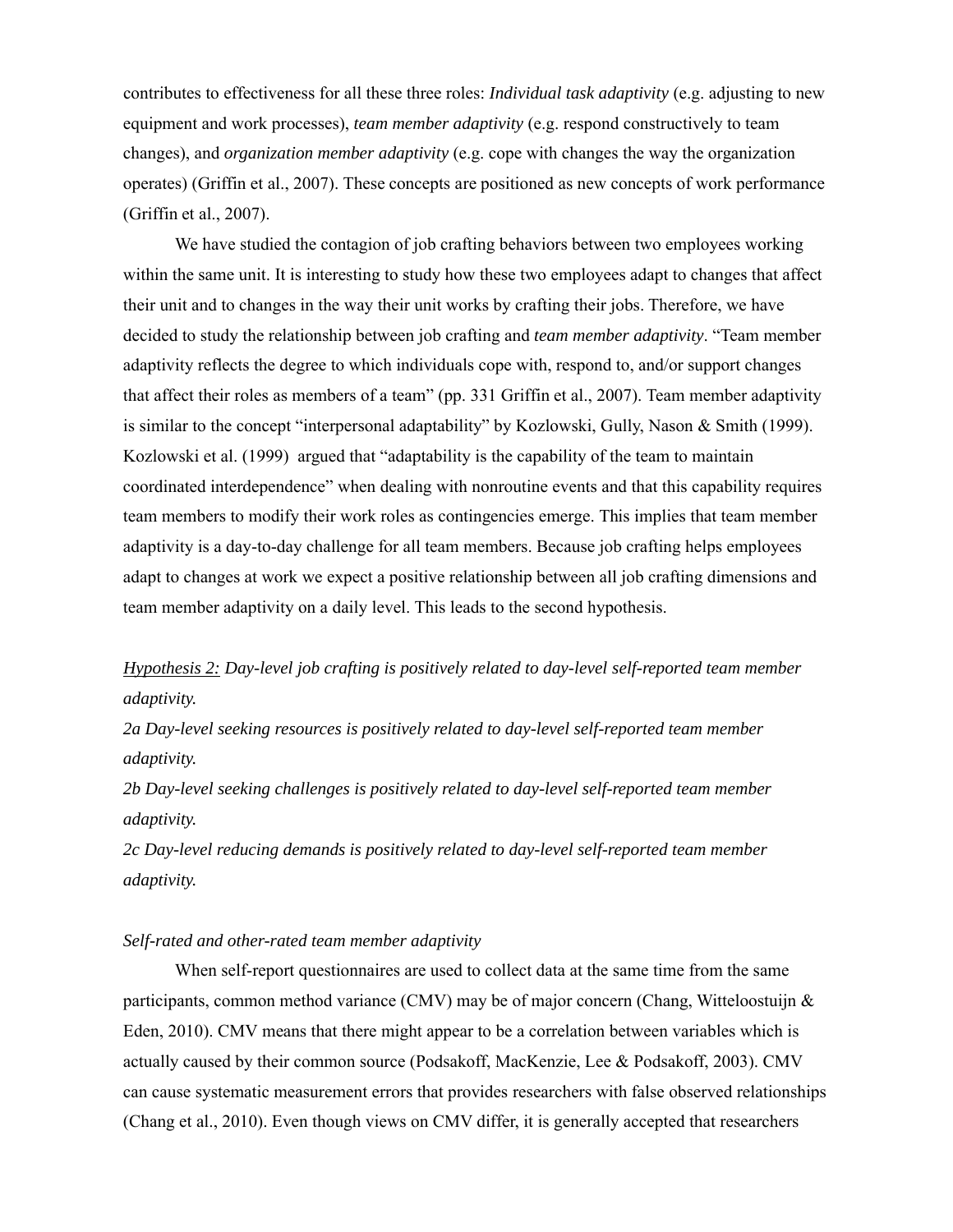must try to avoid it (Chang et al., 2010). One way to overcome this phenomenon is to use different sources of information (Chang et al., 2010).

That is exactly what has been done in this study, by using both self-reported team member adaptivity and other-reported team member adaptivity. Moreover, for reports of work performance there are additional reasons to incorporate colleagues as another source of information. Peer appraisals of work performance are a more valid measure of work performance than self-appraisals because there are fewer biases (Thornton, 1980).

To increase the objectivity of the results regarding the relation between job crafting and team member adaptivity, both self-reported and other-reported team member adaptivity are used.

*Hypothesis 3: Actor's day-level job crafting is positively related to partner's ratings of actors daylevel team member adaptivity.* 

*3a Actor's day-level seeking resources is positively related to partner's ratings of team member adaptivity.* 

*3b Actor's day-level seeking challenges is positively related to partner's ratings of team member adaptivity.*

*3c Actor's day-level reducing demands is positively related to partner's ratings of team member adaptivity.*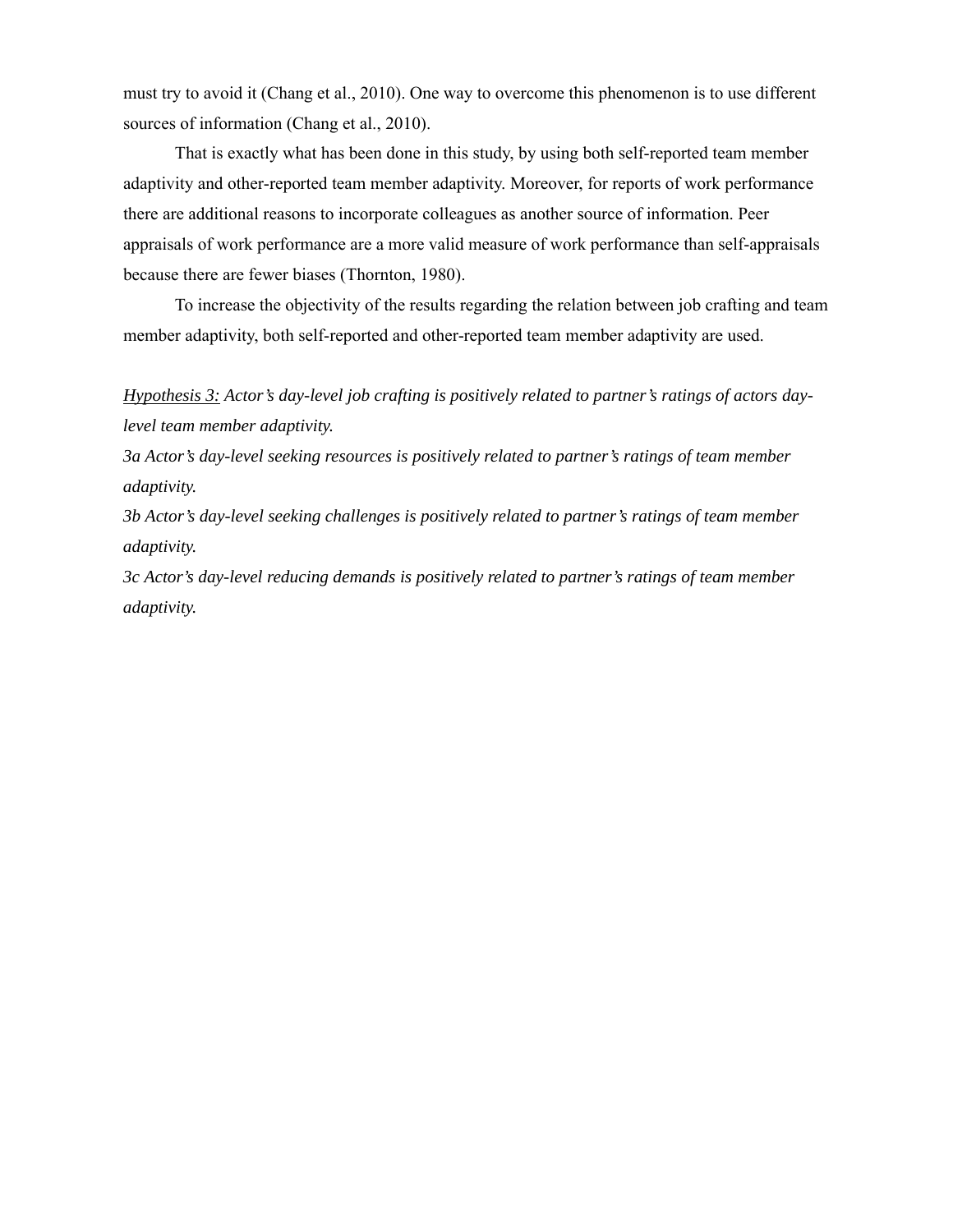All hypotheses combined provide the following *work model*.



## **Method**

## *Procedure and participants*

101 employees working in a wide range of different sectors and organizations were approached to participate in the study. These 101 employees were asked to participate in the study simultaneously with a colleague with whom they worked closely together on a daily basis. Ultimately, 55 dyads completed the study (response rate 54%).

Data were collected using a printed booklet consisting of a general questionnaire and a diary survey consisting of three identical daily measurements. Demographics were part of the general questionnaire. The general questionnaire could be filled out at any moment during the study. The three daily measurements had to be filled out at the end of each workday by both members of the dyad. We instructed the participants to try to use consecutive workdays for the diary study. Due to a large percentage of the participants working part-time, and the fact that the dyad had to fill the diary study out on the same days, gaps of several days between the studied workdays exist. When both members of the dyad completed the general questionnaire and the diary survey, they were requested to send the printed booklet back to the researcher. All participants received a voucher of  $\epsilon$ 10 for their willingness to participate in the study.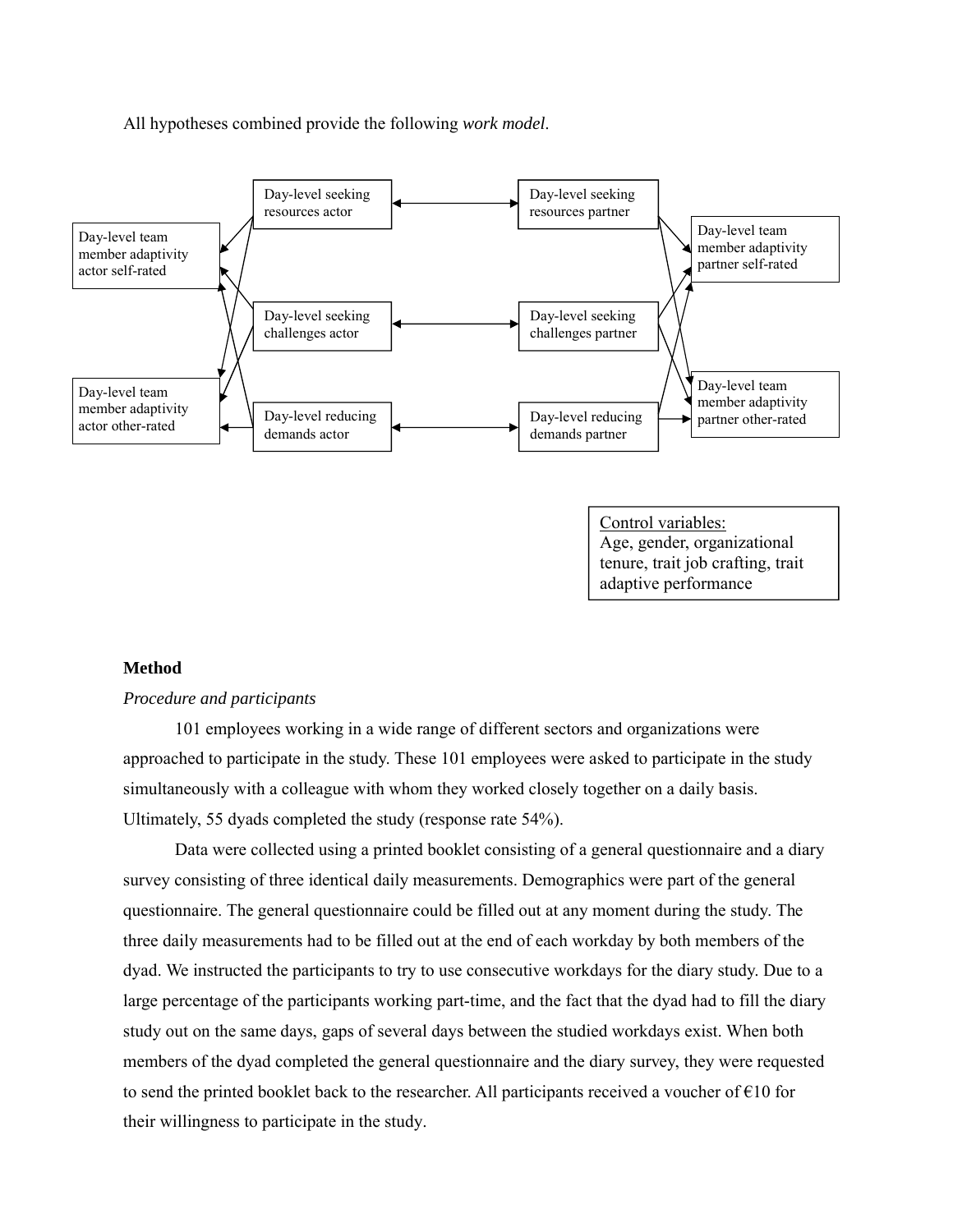Data from 55 dyads of colleagues ( $N = 110$  participants,  $N = 330$  days) were used to test the hypotheses. The sample consisted of 66 women  $(60\%)$  and 44 men  $(40\%)$ , with a mean age of 40 years (SD = 12.3). Participants worked at their current organization for 10 years on average (SD = 9.3) and had an average work contract of 33 hours a week  $(SD = 8,7)$ . 23% of the participants had a supervisory function and 73% of the sample lived together with a partner. The most common sectors that participants worked in were; healthcare (33%), education (18%), business services (15%), and trade (9%). 65% of the sample finished higher education. 261 participants (79%) indicated that they experienced a change in their work recently. These 261 participants experienced a mean of 3.09 changes recently, amongst others; working with new tasks, working with new technology, working with new products, different way to work with colleagues, etc. This means that most the majority of the sample is working in a changing and dynamic organization and that daylevel adaptivity is an important concept to study within this sample.

# *Measures (see attachment for all items)*

## *General questionnaire*

*General level of job crafting.* For measuring general level of job crafting we used a scale based upon Petrou et al. (2012) who used a modified version of Tims et al's. (2012) job crafting scale. We selected 10 items that were used by Petrou et al. (2012). The items were selected because they had the highest factor loadings on the three dimensions of job crafting. Exactly the same items are used for the day-level measure. Respondents indicated how often they conducted each behavior during the past three months using a scale ranging from 1 = never to 5 = often. *Seeking challenges*  consists of three items (Cronbach's  $\alpha$  = .78), such as "I ask for more tasks if I finish my work". *Seeking resources* included four items (Cronbach's  $\alpha$  = .61), an example item is: "I ask others for feedback on my job performance". *Reducing demands* included three items (Cronbach's  $\alpha = .77$ ), e.g. "I try to ensure that my work is emotionally less intense".

*General level of team member adaptivity: self-rated.* This measure was a Dutch translation of the team member adaptivity scale, developed and tested by Griffin et al. (2007). The measure includes three items (Cronbach's  $\alpha$  = .54), such as "Dealt effectively with changes affecting my work unit (e.g., new members)". Respondents had to indicate the degree to which they agreed to each of the items on a scale ranging from  $1 =$  totally disagree to  $5 =$  totally agree.

## *Diary survey*

*Day-level job crafting*. Exactly the same items were used to measure the day-level job crafting as the general-level job crafting. The participants had to indicate to what degree the items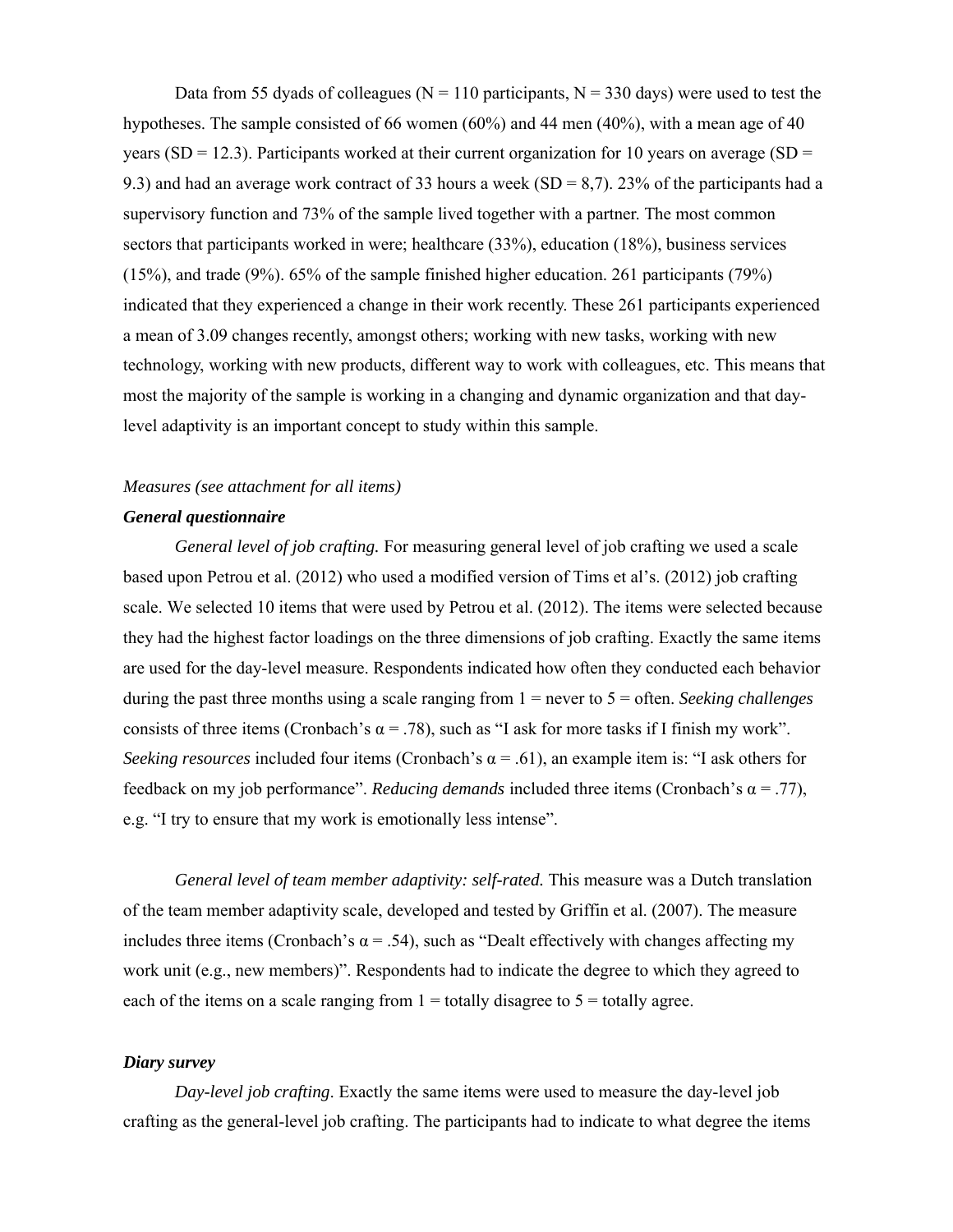applied to their situation on that workday. *Day-level seeking challenges* consists of three items (Cronbach's  $\alpha$  = .84), such as "Today... I have asked for more tasks if I finish my work". *Day-level seeking resources* included four items (Cronbach's  $\alpha$  = .62), a sample item is "Today... I have asked others for feedback on my job performance". *Day-level reducing demands* included three items (Cronbach's  $\alpha$  = .84), e.g. "Today... I have tried to ensure that my work is emotionally less intense". The scale ranged from  $1 =$  totally applies to me to  $5 =$  totally does not apply to me.

*Day-level team member adaptivity self rated.* Exactly the same items were used for this measure as the general level team member adaptivity self-rated measure (Griffin et al., 2007). The items were phrased in such a way that participants indicated how well the items applied to their situation on that workday on a scale ranging from  $1 =$  totally to  $7 =$  not at all (Cronbach's  $\alpha = .82$ ). An example item is "Today… I dealt effectively with changes affecting my work unit (e.g., new members)".

*Day-level team member adaptivity other rated.* Again, the same items were used for this measure (Griffin et al., 2007). This time, the items were phrased in past tense and were phrased to make clear that the rating had to be given to a colleague and not to his or herself. A sample item is "Today, my colleague... dealt effectively with changes affecting his/her work unit (e.g., new members)". Participants indicated how well the items applied to their colleagues on that workday on a scale ranging from 1 = totally to 7 = not at all (Cronbach's  $\alpha$  = .80).

## *Strategy of Analysis*

The main hypothesis of this study is that contagion of job crafting takes place between the actor and the partner (two colleagues) of the same dyad. Data that are collected in such studies are nonindependent (Hox, 2010), in this case because both members of the dyad are exposed to the same work environment, which is unique and different from the work environments of all the other dyads. To study nonindependent data, we used the actor-partner interdependence model (APIM; Kenny  $& Cook, 1999$ . APIM divides data collected from dyads in multiple levels. The dyads are the highest level (level 3, between-dyad,  $N=55$ ), then the individuals nested within this dyad (level 2, between-person,  $N = 110$ ), and three repeated measurements (days) nested within the individuals (level 1, within-person,  $N = 330$ ). With this method of analysis, *partner effects* can be calculated: how a person's independent variable affects his/her partner's dependent variable (Campbell & Kashy, 2002). Because both members of the dyad affect one another simultaneously, the partner effects in APIM are reciprocal (Bakker & Xanthopoulou, 2009). The MLwiN program (Rasbash, Browne, Healy, Cameron, & Charlton, 2000) was used to test the multilevel hypotheses. Day-level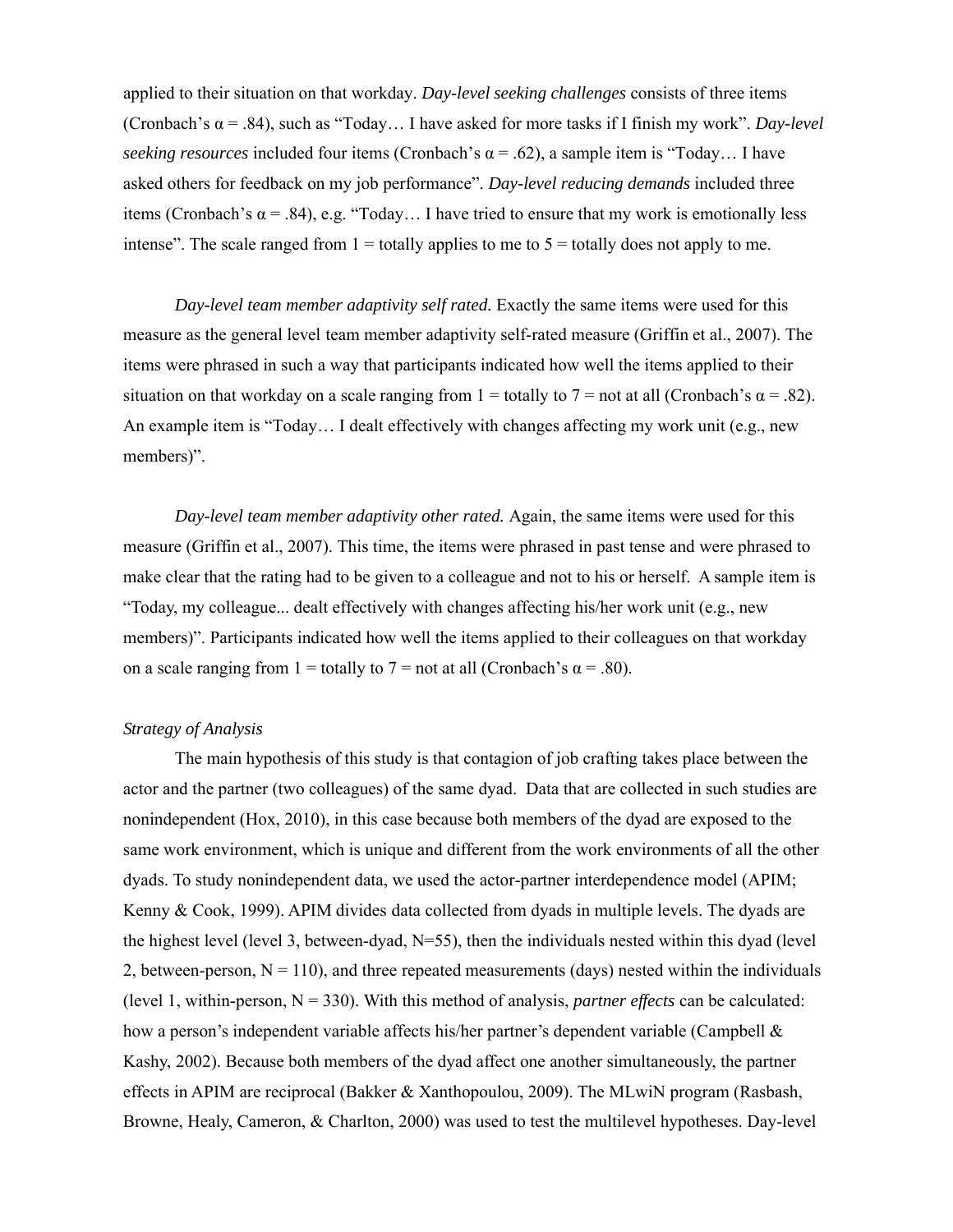variables (see above) were job crafting, and self-rated  $\&$  other-rated team member adaptivity. Person level variables were job crafting and team member adaptivity. We measured no variables on the dyad level. Predictor variables in multilevel analyses should be centered to get unbiased results (Bakker & Xanthopoulou, 2009), so in this article all predictor variables and control variables are centered to the grand mean. In all analyses the following control variables were used; age, sex and organizational tenure. For the contagion hypotheses, we controlled for general-level job crafting. General-level team member adaptivity was used as a control-variable for hypotheses 3 and 4.

## **Results**

#### *Descriptive Statistics*

Table 1 presents the mean scores, standard deviations, and correlations among the study variables. Organizational tenure is significantly negatively related to general-level seeking resources and general-level seeking challenges, meaning that newcomers seek more resources and challenges than people who have been working at the organization for a longer time. The generallevel job crafting dimensions are significantly positively related to the correspondent day-level job crafting dimensions. All three day-level job crafting dimensions are significantly positively interrelated, but for the general-level job crafting dimensions only general-level seeking resources and general-level seeking challenges are positively related. The day-level Team Member Adaptivity measures (self-rated and other-rated) are positively correlated. The general-level Team Member Adaptivity measure is significantly correlated with the self-rated day-level team member adaptivity measure and is not related to the other-rated day level team member adaptivity measure.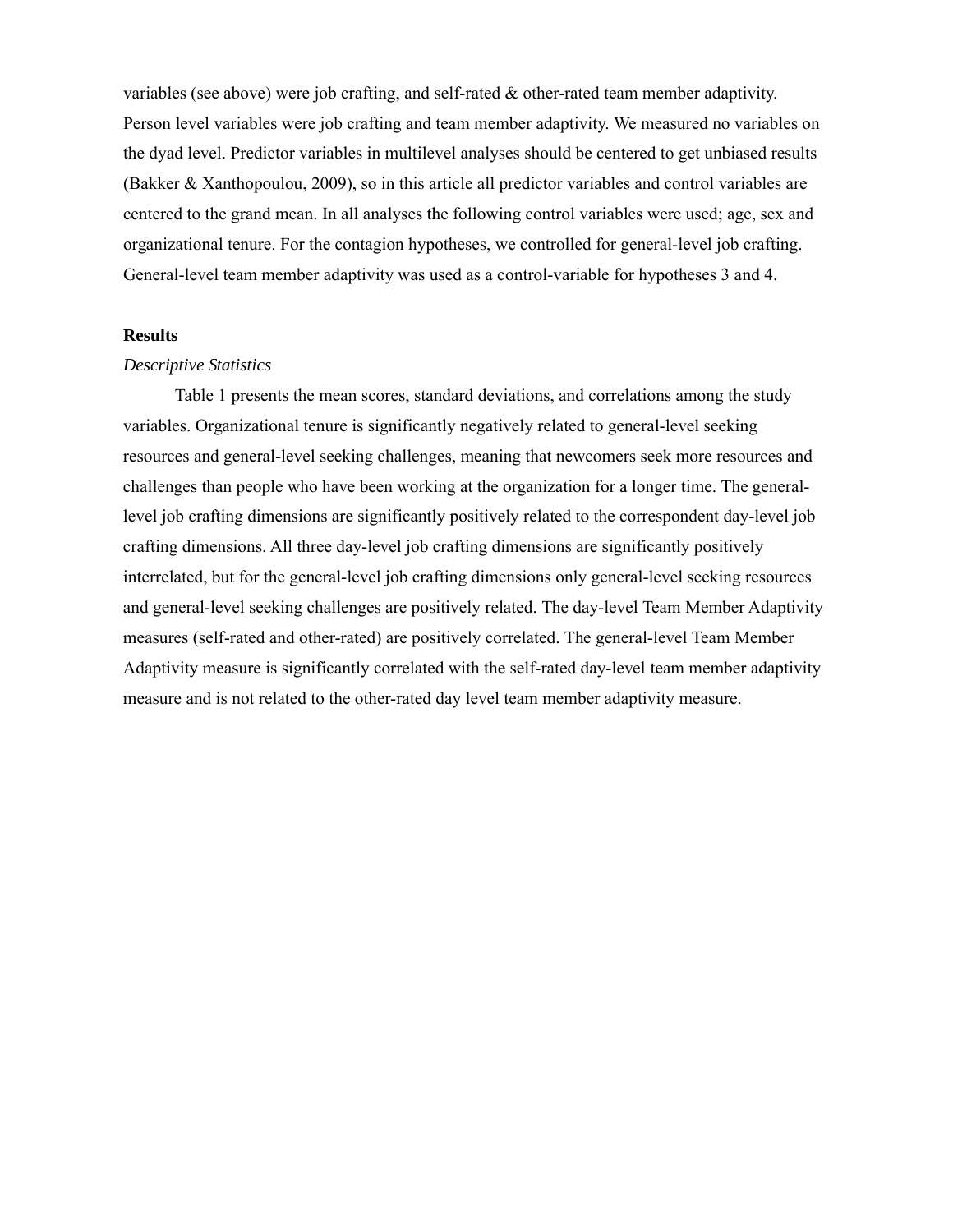|                                     | M     | <b>SD</b> |              | 2           | 3               | 4       | 5.      | 6                        | 7      | 8         | 9       | 10     | 11             | 12 |
|-------------------------------------|-------|-----------|--------------|-------------|-----------------|---------|---------|--------------------------|--------|-----------|---------|--------|----------------|----|
| 1.Age                               | 40.33 | 12.25     |              |             |                 |         |         |                          |        |           |         |        |                |    |
| 2.Sex                               |       |           | $-16** -$    |             |                 |         |         |                          |        |           |         |        |                |    |
| 3. Organizational Tenure            | 10.08 | 9.30      | $.64**$      | $-27**$ -   |                 |         |         |                          |        |           |         |        |                |    |
| 4. General-level seeking resources  | 3.60  | 0.53      | $-.18**$ .08 |             | $-.26**$ -      |         |         |                          |        |           |         |        |                |    |
| 5. General-level seeking challenges | 2.99  | 0.91      | $-.26**$     | $-.07$      | $-0.25**$ .31** |         |         |                          |        |           |         |        |                |    |
| 6. General-level reducing demands   | 1.84  | 0.71      | $-.07$       | $-16** -03$ |                 | .02     | .10     | $\overline{\phantom{a}}$ |        |           |         |        |                |    |
| 7. General-level TM adaptivity      | 3.92  | 0.49      | .02          | $.16**$     | $-.10$          | .09     | $.17**$ | $-.02$                   |        |           |         |        |                |    |
| 8. Day-level seeking resources      | 2.90  | 0.63      | $-.10$       | $-.07$      | $-16**$         | $.47**$ | $.24**$ | $.21*$                   | .07    |           |         |        |                |    |
| 9. Day-level seeking challenges     | 2.18  | 0.80      | $-.04$       | $-.03$      | $-.10$          | $.16**$ | $.37**$ | $.20*$                   | $-.07$ | $.46**$ - |         |        |                |    |
| 10. Day-level reducing demands      | 1.99  | 0.65      | $-12*$       | $-.03$      | $-.02$          | $-.02$  | .10     | $.53**$                  | $-12*$ | $.27**$   | $47**$  |        |                |    |
| 11. Day-level TM adaptivity SR      | 3.16  | 0.83      | .10          | $-14**$     | .08             | $-.03$  | $-.01$  | $.15**$                  | $.12*$ | $.47**$   | $.36**$ | $.22*$ | $\blacksquare$ |    |
| 12. Day-level TM adaptivity OR      | 3.14  | 0.84      | .04          | $-.03$      | .04             | $-.11$  | $-14*$  | .06                      | .03    | .07       | .10     | $.12*$ | $.34**$        |    |

Table I. Means, standard deviations, and correlations among study variables

\* p < 0.05, \*\* p < 0.01 (2-tailed). Day-level scores are averaged across 3 days. SR = self-rated, OR = other-rated. TM = team member.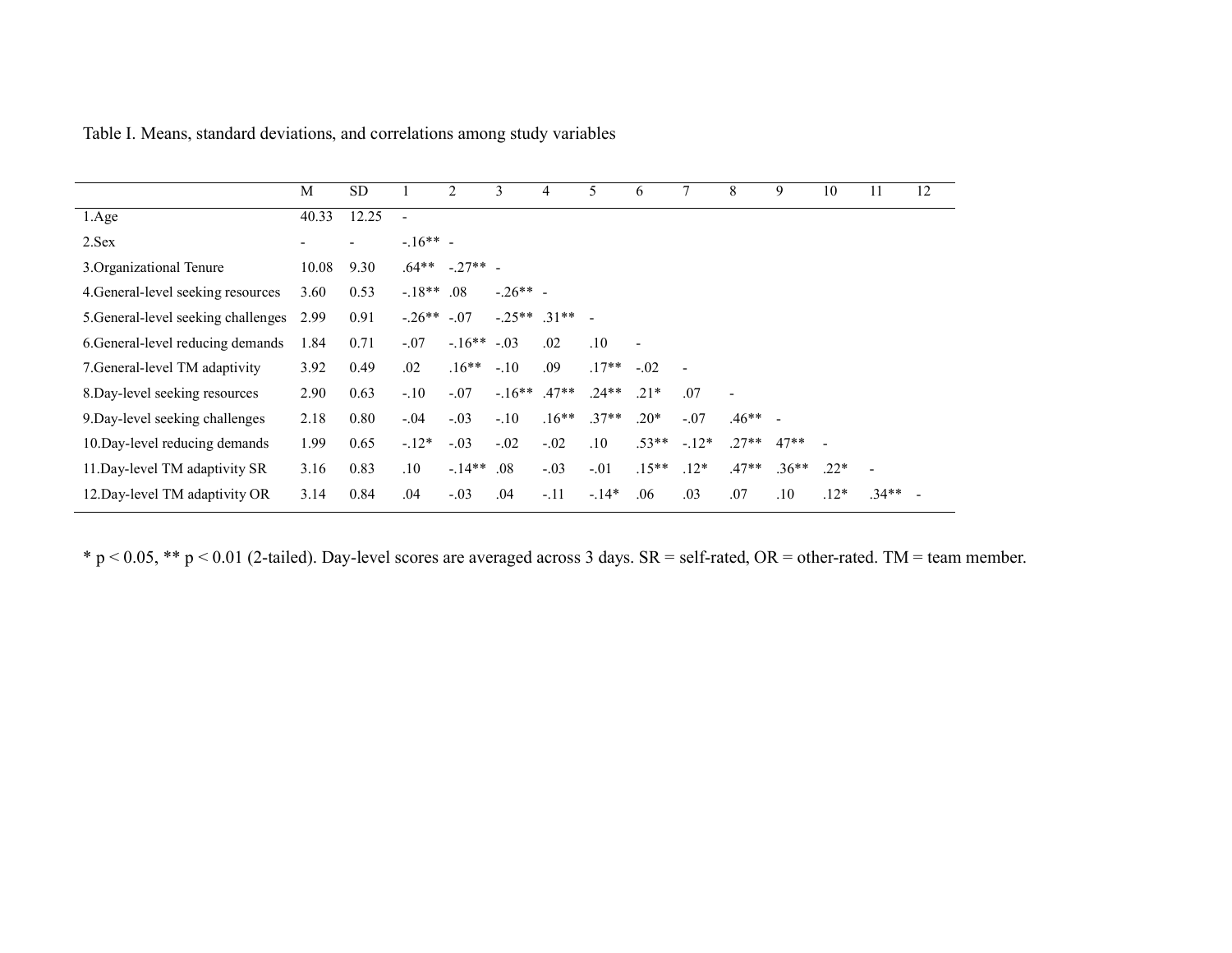## *Hypothesis Testing*

To test the contagion of job crafting between two coworkers, by examining the relationship between day-level job crafting of the partner and day-level job crafting of the actor (hypothesis 1), we examined a model containing the intercept, the control variables (general-level job crafting of actor, age, gender and organizational tenure), and the predictor (day-level job crafting partner). Table 2, 3 and 4 present unstandardized estimates, standard errors, and *t* values for all predictors of the model, for seeking resources, seeking challenges and reducing demands respectively.

Table 2

*Actor–Partner Interdependence Model of the Contagion of Day-level Seeking Resources (dependent variable = day-level seeking resources actor)*

|                                       | Model       |  |                        |  |  |
|---------------------------------------|-------------|--|------------------------|--|--|
| Variables                             | Estimate SE |  | t                      |  |  |
| Intercept                             | 3.021       |  | $0.086$ 35.128***      |  |  |
| <b>Control Variables</b>              |             |  |                        |  |  |
| Age                                   | 0.001       |  | 0.006 0.167            |  |  |
| <b>Sex</b>                            | $-0.131$    |  | $0.113 - 1.159$        |  |  |
| Organizational Tenure                 | $-0.004$    |  | $0.008 - 0.500$        |  |  |
| General-level Seeking Resources Actor | 0.564       |  | $0.103 \quad 5.476***$ |  |  |
| Partner Effects                       |             |  |                        |  |  |
| Day-level Seeking Resources           | 0.055       |  | 0.057 0.965            |  |  |
| Day-level Seeking Challenges          | $-0.031$    |  | $0.054 - 0.574$        |  |  |
| Day-level Reducing Demands            | 0.134       |  | $0.058$ 2.310*         |  |  |

 $* p < .05. ** p < .01.*** p < .001.$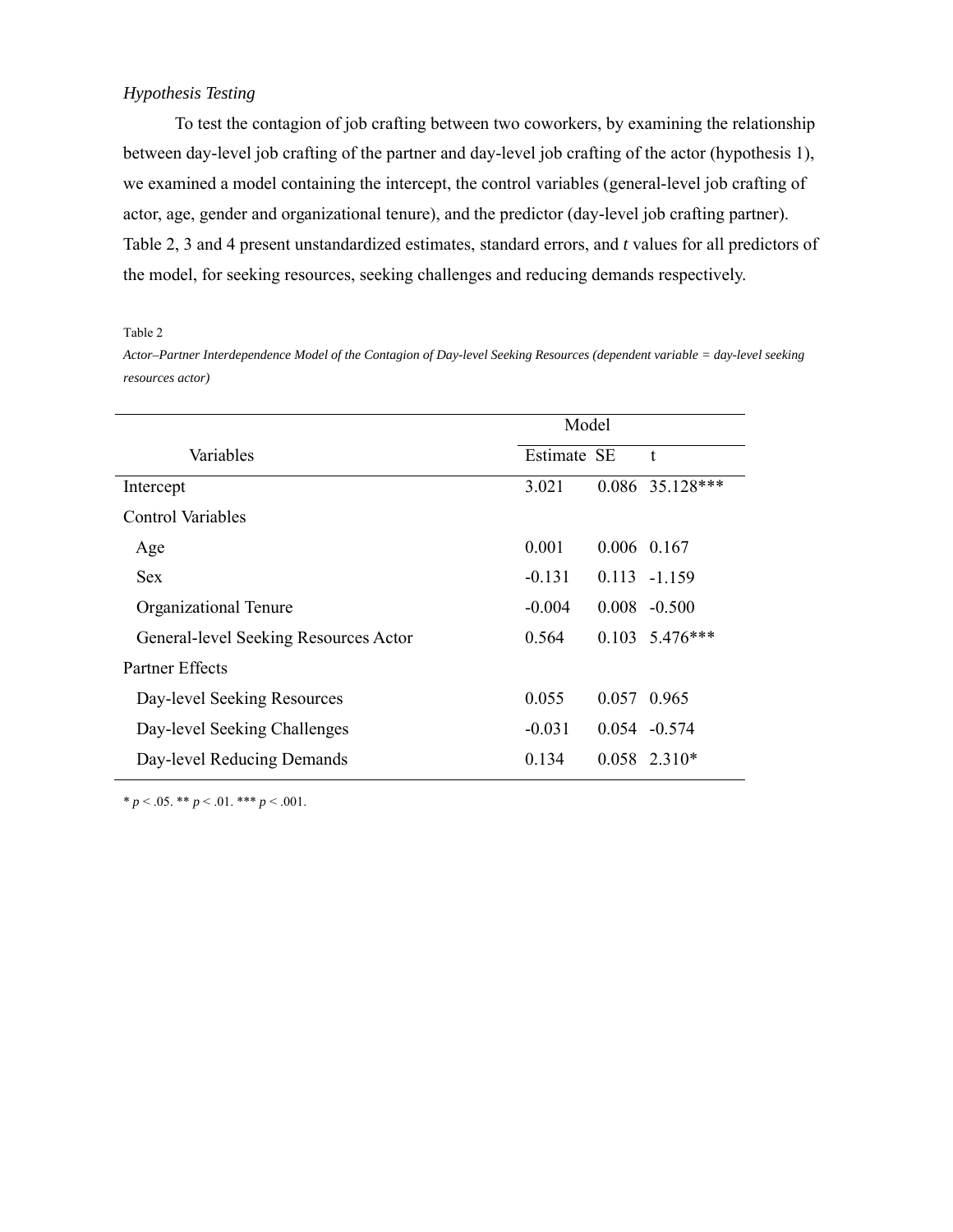#### Table 3

*Actor–Partner Interdependence Model of the Contagion of Day-level Seeking Challenges (dependent variable = day-level seeking challenges actor)*

|                                        | Model       |  |                   |  |
|----------------------------------------|-------------|--|-------------------|--|
| Variables                              | Estimate SE |  | t                 |  |
| Intercept                              | 3.810       |  | $0.110$ 34.636*** |  |
| <b>Control Variables</b>               |             |  |                   |  |
| Age                                    | 0.005       |  | 0 0 0 7 1 4       |  |
| Sex                                    | $-0.037$    |  | $0.145 - 0.255$   |  |
| Organizational Tenure                  | $-0.005$    |  | $0.010 - 0.500$   |  |
| General-level Seeking Challenges Actor | 0.306       |  | $0.078$ 3.923***  |  |
| <b>Partner Effects</b>                 |             |  |                   |  |
| Day-level Seeking Resources            | $-0.070$    |  | $0.062 -1.129$    |  |
| Day-level Seeking Challenges           | 0.154       |  | $0.059$ 2.610**   |  |
| Day-level Reducing Demands             | 0.045       |  | 0.063 0.714       |  |

 $* p < .05$ .  $* p < .01$ .  $* * p < .001$ .

#### Table 4

*Actor–Partner Interdependence Model of the Contagion of Day-level Reducing demands (dependent variable = day-level reducing demands actor)*

| Model    |       |                                      |  |  |
|----------|-------|--------------------------------------|--|--|
|          |       | t                                    |  |  |
| 4.086    |       | $0.084$ 48.643***                    |  |  |
|          |       |                                      |  |  |
| $-0.006$ |       | $0.005 - 1.200$                      |  |  |
| 0.072    |       | $-0.649$                             |  |  |
| 0.007    | 0.007 | 1.000                                |  |  |
| 0.425    |       | $0.075$ 5.667***                     |  |  |
|          |       |                                      |  |  |
| 0.070    |       | 0.054 1.296                          |  |  |
| $-0.003$ |       | $0.052 - 0.058$                      |  |  |
| 0.097    |       |                                      |  |  |
|          |       | Estimate SE<br>0111<br>0 0 5 1 7 6 3 |  |  |

 $* p < .05$ .  $** p < .01$ .  $*** p < .001$ .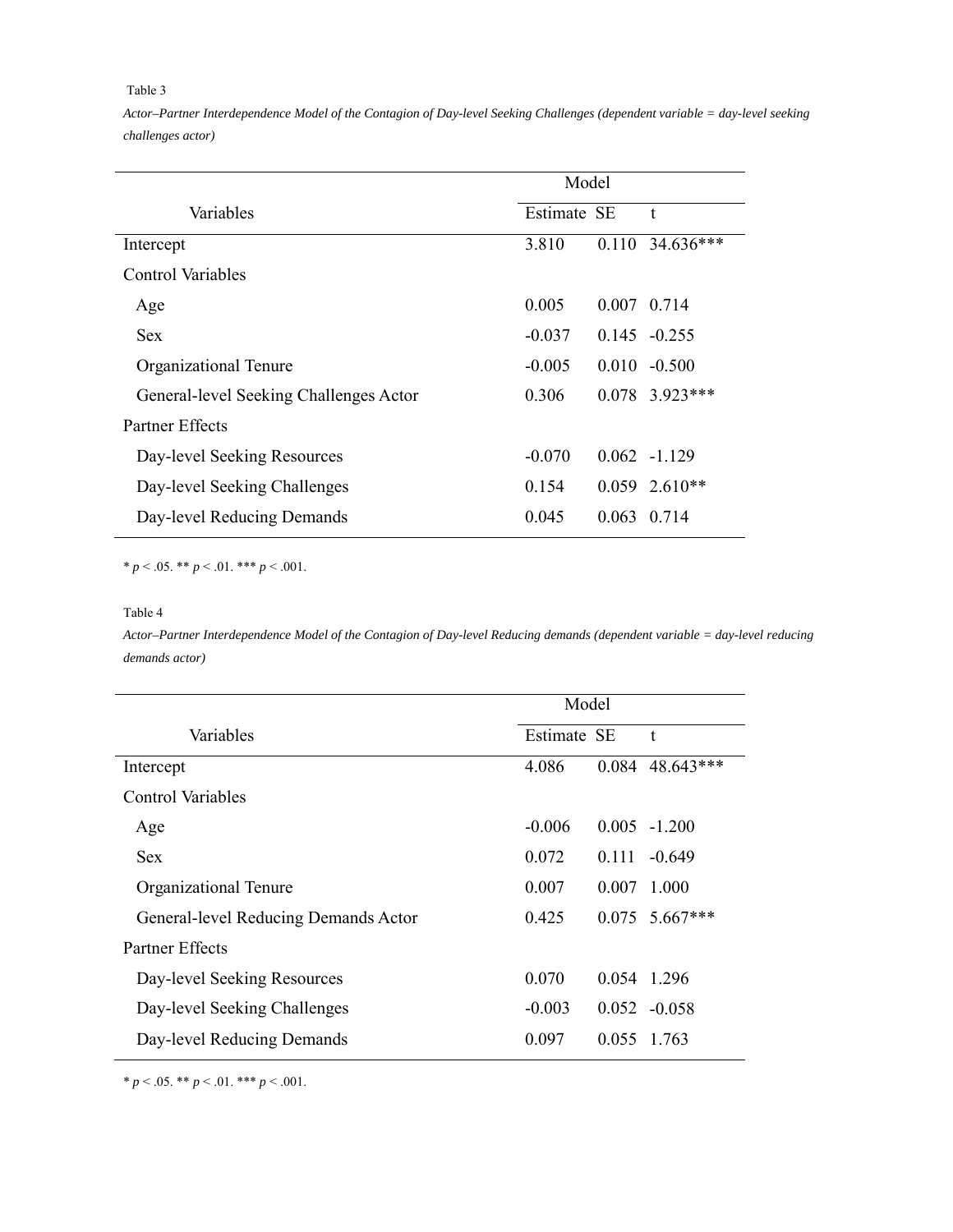Results of APIM analyses support the bidirectional contagion of seeking challenges (*t* = 2.610; see Table 3), but does not support the bidirectional contagion of seeking resources and reducing demands (no main effect;  $t = 0.965$ , ns, see Table 2 and  $t = 1.763$ , ns, see Table 4). This supports hypothesis 1b, but does not support hypotheses 1a and 1c. We found an additional result which was not part of our hypotheses; reducing demands by the partner is positively related to seeking resources by the actor  $(t = 2.310)$ ; see Table 2).

To test the relationship between day-level job crafting and day-level team member adaptivity self-rated (hypothesis 2) and other-rated team member adaptivity (hypothesis 3), we examined a model containing the following elements; the intercept, the control variables (general-level team member adaptivity, age, gender and organizational tenure), and the predictor (day-level job crafting). Only the dependent variable is different for both hypotheses; hypotheses 2 (team member adaptivity self-rated) and hypotheses 3 (team member adaptivity other-rated). Table 5 and 6 present unstandardized estimates, standard errors, and *t* values for the predictors of these models, for team member adaptivity self-rated and team member adaptivity other-rated respectively.

Table 5

|  |  | The relationship between job crafting and team member adaptivity self-rated |
|--|--|-----------------------------------------------------------------------------|
|  |  |                                                                             |

|                                      | Model       |                     |                   |  |  |  |
|--------------------------------------|-------------|---------------------|-------------------|--|--|--|
| Variables                            | Estimate SE |                     | t                 |  |  |  |
| Intercept                            | 2.684       |                     | $0.107$ 25.084*** |  |  |  |
| <b>Control Variables</b>             |             |                     |                   |  |  |  |
| Age                                  | 0.004       | 0 0 0 5 7 1         |                   |  |  |  |
| <b>Sex</b>                           | $-0.252$    |                     | $0.141 - 1.787$   |  |  |  |
| Organizational Tenure                | 0.002       | $0.010 \quad 0.200$ |                   |  |  |  |
| General-level Team member Adaptivity | 0.226       | 0.138 1.638         |                   |  |  |  |
| Predictors                           |             |                     |                   |  |  |  |
| Day-level Seeking Resources          | 0.216       |                     | $0.063$ 3.429***  |  |  |  |
| Day-level Seeking Challenges         | 0.203       |                     | $0.059$ 3.441***  |  |  |  |
| Day-level Reducing Demands           | $-0.046$    |                     | $0.066 - 0.743$   |  |  |  |

 $* p < .05$ . \*\*  $p < .01$ . \*\*\*  $p < .001$ .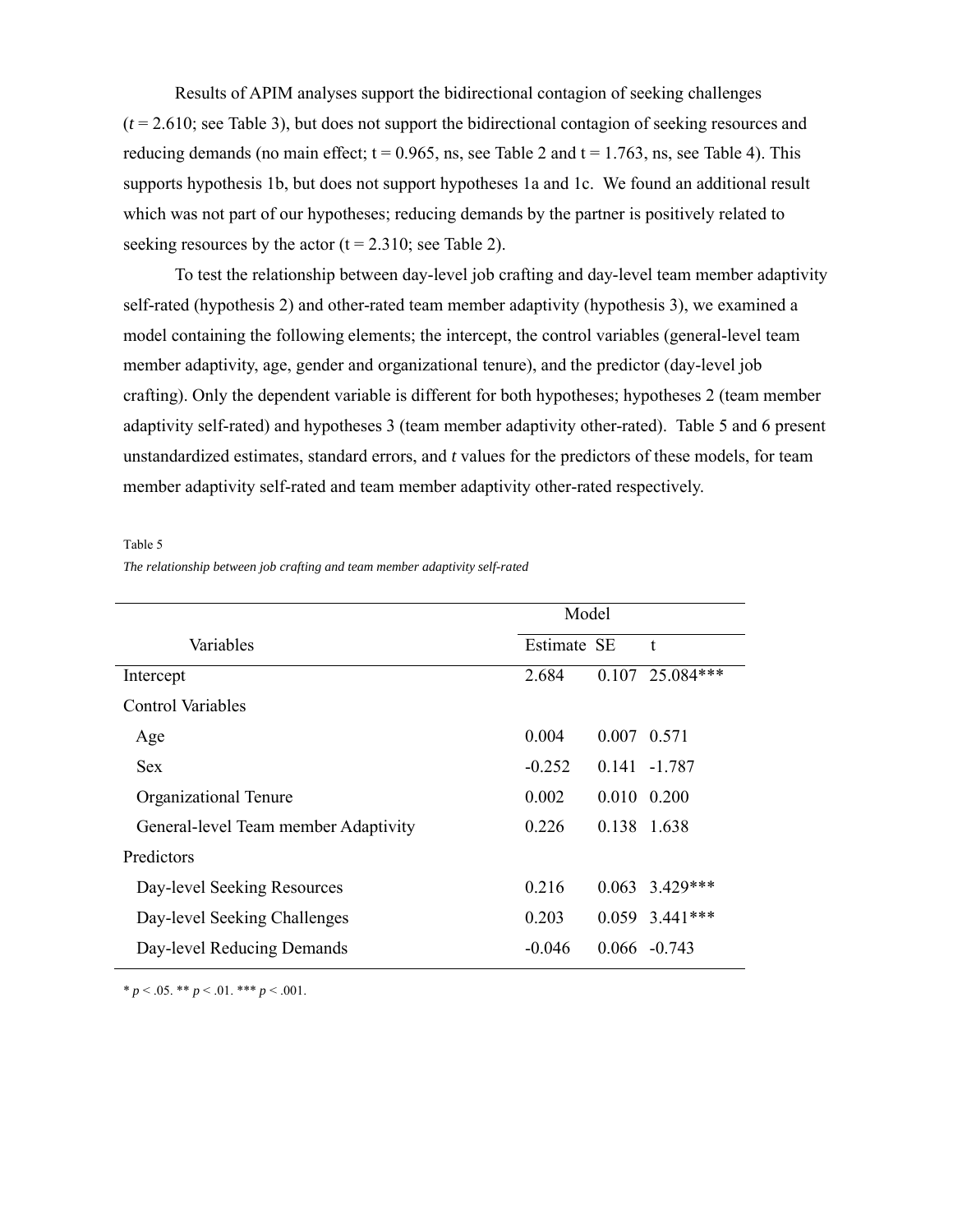Table 6

*The relationship between job crafting and team member adaptivity other-rated* 

|                                      | Model       |               |                   |  |  |
|--------------------------------------|-------------|---------------|-------------------|--|--|
| Variables                            | Estimate SE |               | t                 |  |  |
| Intercept                            | 2.814       |               | $0.135$ 20.844*** |  |  |
| Control Variables                    |             |               |                   |  |  |
| Age                                  | 0.001       | 0.009 0.111   |                   |  |  |
| <b>Sex</b>                           | $-0.063$    |               | $0.177 - 0.356$   |  |  |
| Organizational Tenure                | 0.003       |               | 0.012 0.250       |  |  |
| General-level Team member Adaptivity | 0.027       | 0 1 74 0 1 55 |                   |  |  |
| Predictors                           |             |               |                   |  |  |
| Day-level Seeking Resources          | 0.163       |               | $0.072$ 2.264*    |  |  |
| Day-level Seeking Challenges         | $-0.029$    |               | $0.069 - 0.420$   |  |  |
| Day-level Reducing Demands           | $-0.113$    |               | $0.076 - 1.487$   |  |  |

 $* p < .05$ .  $** p < .01$ .  $*** p < .001$ .

Results of the analyses show that day-level seeking resources and day-level seeking challenges are positively related to self-rated day-level team member adaptivity ( $t = 3.429$  and  $t =$ 3.441; Table 5). Such relationship was not found between day-level reducing demands and selfrated team member adaptivity ( $t = -0.743$ , ns; Table 5). This supports hypotheses 2a and 2b, and does not support hypothesis 2c.

In support of hypothesis 3 (relationship between day-level job crafting and day-level team member adaptivity other-rated), we found a significant relationship between day-level seeking resources and day-level team member adaptivity other-rated  $(t = 2.264;$  Table 6), but not for the two other job crafting dimensions; seeking challenges ( $t = -0.420$ , ns; Table 6) and reducing demands (t = -1.487, ns; Table 6). This support hypotheses 3a, but does not support hypotheses 3b and 3c.

## **Discussion**

In the present study, we examined the daily contagion of job crafting behavior between two coworkers. The results clearly show that contagion of job crafting is possible, in this case for the 'seeking challenges' dimension. There is no daily contagion of reducing demands and seeking resources between coworkers. Daily job crafting has beneficial effects for colleague's self-rated and other-rated team member adaptivity. Seeking resources and seeking challenges are positively related to self-rated team member adaptivity and seeking resources is positively related to otherrated team member adaptivity. No results were found for the relationship between reducing demands and team member adaptivity.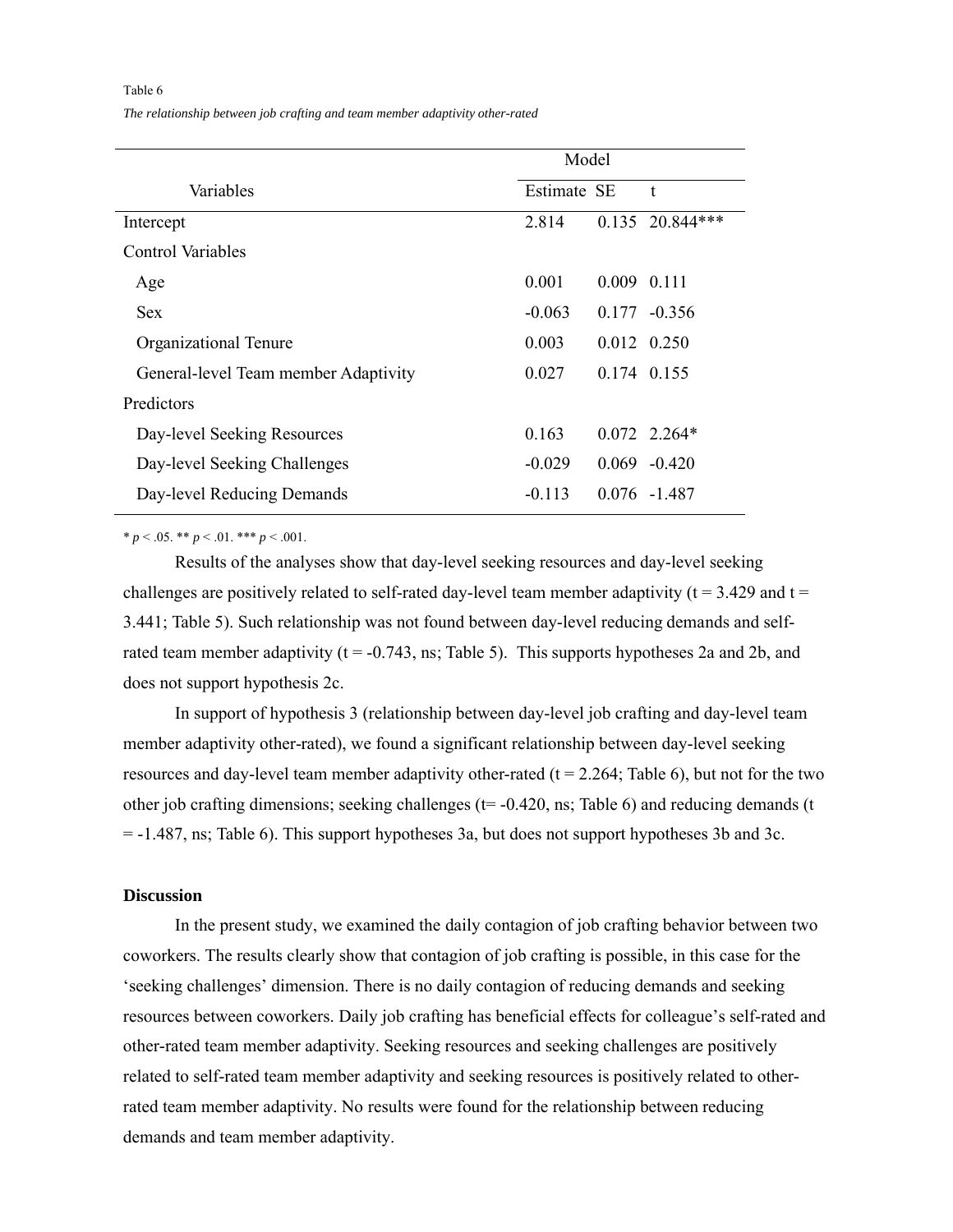One of the most significant findings of this study was that contagion of seeking challenges takes place. This is in line with theories of organizational socialization (Louis, 1980b), social learning (Bandura, 1977) and emotional contagion (Hatfield et al., 1994); all arguing that coworkers affect each other's emotional states and behavior at work. Especially since proactivity is a characteristic that becomes increasingly important for organizations (Parker et al., 2006), it is even more likely that coworkers observe, model and imitate proactive behaviors. This is in line with the finding that contagion of creativity takes place between coworkers as well (Zhou, 2003), especially in a period (1990- early 2000s) during which organizations became aware that creativity contributes to organizational innovation, effectiveness and survival (Shalley, Zhou & Oldham, 2004).

We found an additional result which was not expected. Day-level reducing demands of the partner was positively related to day-level seeking resources of the actor. This finding makes sense. The two coworkers in this study worked together in the same unit. If one employee decides to reduce the demands, by making work emotionally, physically or mentally less intense (Petrou et al., 2012), it is likely the coworkers within that unit experience a higher emotional, physical or mental workload. As a result, these coworkers will seek extra resources to deal with these increased job demands (Bakker & Demerouti, 2007). This finding indicates that there are other processes at work between coworkers within the same unit other than imitation/modeling. Employees' actions within a work unit also affects the coworkers because they share the work environment and work on the same tasks.

There is no contagion of reducing demands. Why? First of all, reducing demands is not positively related to work engagement (Tims et al., 2012; Petrou et al., 2012). In this study, we found no positive relationship between reducing demands and team member adaptivity. These findings raise questions regarding the positive effects of reducing demands on employees' wellbeing and motivation. Employees might not see the benefits of reducing demands and therefore may not imitate or model colleagues who reduce their demands. This is in line with the social learning theory (Bandura, 1977) which argues that employees only imitate or model the behaviors of others if they expect positive outcomes by executing these behaviors. Moreover, reducing one's demands by making work emotionally, physically or mentally less intense (Petrou et al., 2012), if working in a team or unit, is associated with social loafing (George, 1992). Social loafing is the tendency of individual effort to decrease when people work in groups rather than individually (George, 1992). Because we studied the contagion of reducing demands between coworkers working within the same unit, it is possible they viewed the reduction of demands by their coworkers as a sign of social loafing, therefore not modeling or imitating these behaviors.

There is also no contagion of seeking resources. The above line of reasoning does not apply to seeking resources, because seeking resources, contrary to reducing demands, is associated with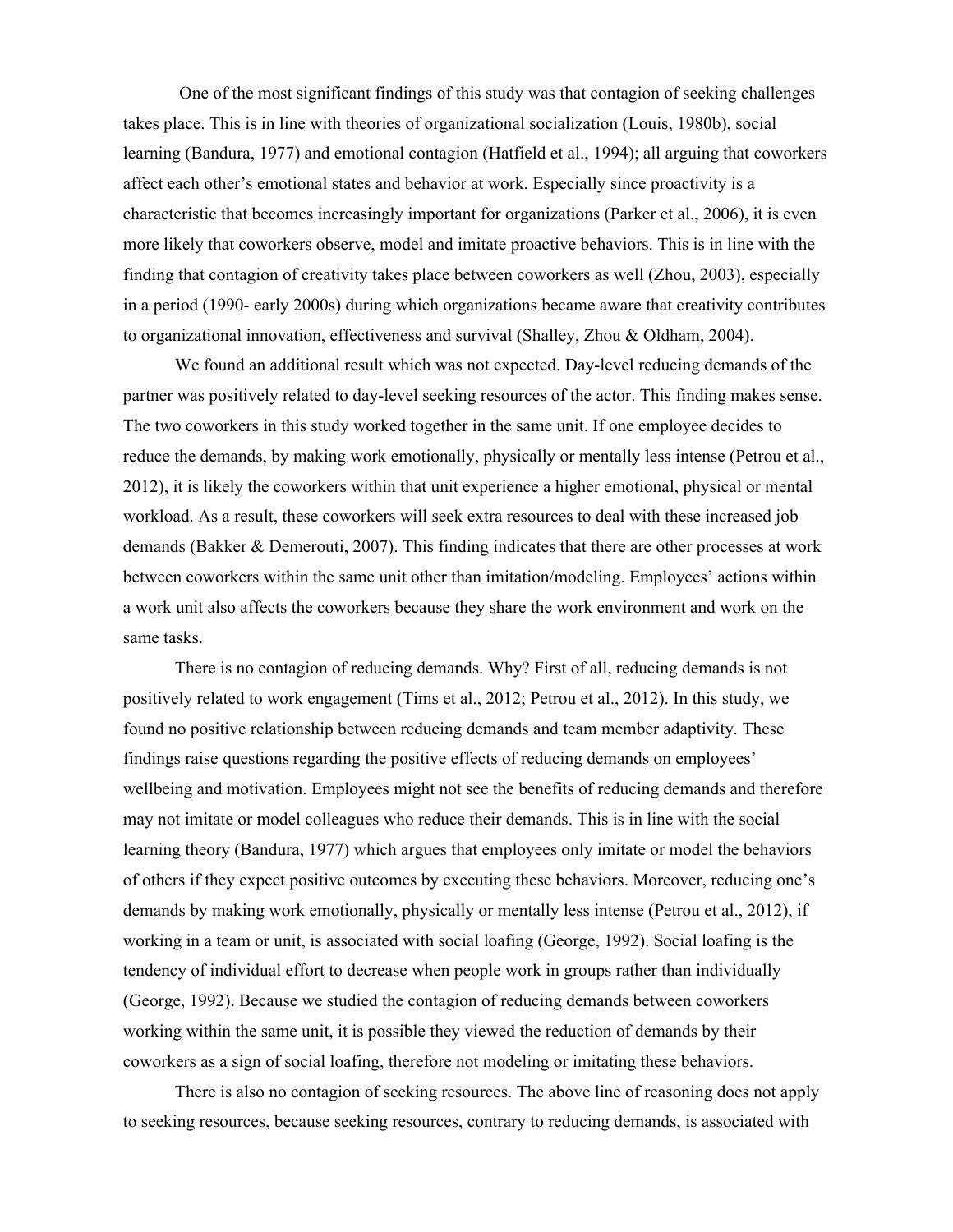positive effects on motivation and wellbeing (Tims et al., 2012; Petrou et al., 2012). For the contagion of job crafting, several workplace factors could act as a prerequisite. Bakker & Xanthopoulou (2009) for example, showed that the crossover of work engagement is moderated by the frequency of communication. In order to discard the contagion of seeking resources completely, first several moderators should be tested, such as autonomy, task interdependency and frequency of communication.

We expected positive relationships between all job crafting dimensions and team member adaptivity, both self-rated and other-rated adaptivity. We found such relationships for seeking resources and seeking challenges on team member adaptivity self-rated and seeking resources on team member adaptivity other-rated. The significant relationships are in line with studies arguing that job crafting allows employees to adapt to changes in work tasks (Petrou et al., 2012) and is a strategic advantage during organizational change (Van den Heuvel et al., 2012). The fact that seeking resources is positively related to team member adaptivity self-rated and other-rated strengthens the objectivity of this finding (Podsakoff et al., 2003). Seeking challenges is only related to team member adaptivity self-rated but not to other-rated, which makes this relationship more questionable but not unlikely. Reducing demands is not related to team member adaptivity at all, which is not as expected. As stated before, reducing demands is not viewed positively in general. However, we expected that reducing demands would help employees adapt to changes at work, just like the other two job crafting dimensions. It is possible that reducing demands is not related to adaptivity within the team, because reducing demands within a team is possibly viewed as social loafing (George, 1992) and therefore does not help employees adapt to changes that affect their team roles.

#### *Limitations, Strengths, and Avenues for Future Research*

One limitation of this study was the low Cronbach's α for the general-level measure of team member adaptivity, which is much lower than the reported value in the original study with the exact same items (Griffin et al., 2007). The values of Cronbach's  $\alpha$  for the day-level measure of team member adaptivity (self-rated  $\&$  other-rated) were high and similar to the value in the original study (Griffin et al., 2007). The large difference in reliability might explain why general-level team member adaptivity and day-level team member adaptivity show no significant correlation (see Table 1) and are not significantly related in the tested models (see Table 5 and Table 6). Using a different measure of general-level measure of team member adaptivity is advised. Despite the low Cronbach's  $\alpha$ , we used the general-level measure of team member adaptivity in this study anyway because it only acted as a control variable for the second and third hypothesis and was not an important dependent or independent variable in this study.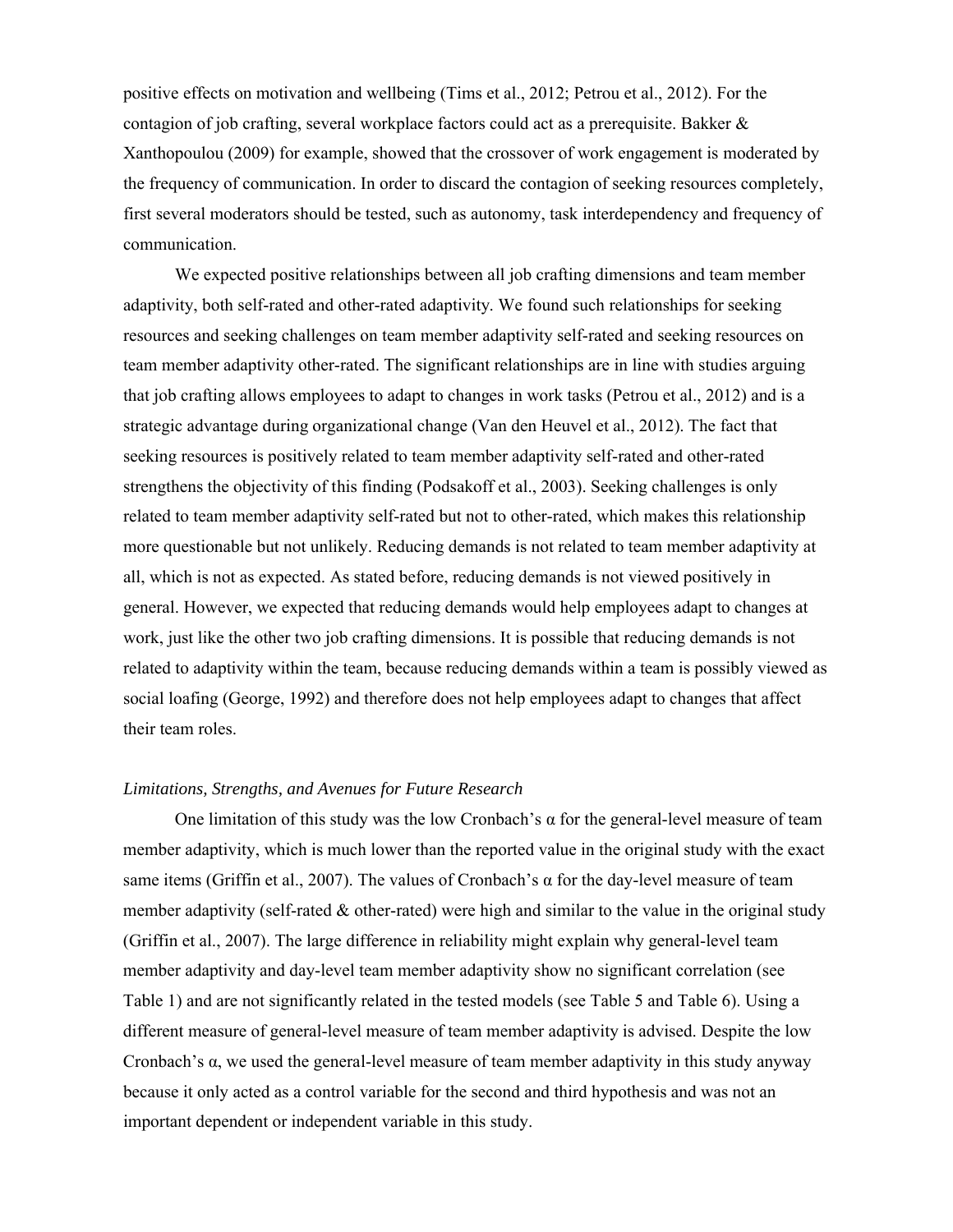A final limitation of the present study is that participants chose the coworker of the dyad themselves, which could have been a coworker they liked or had a good relationship with. Social learning theory argues that people are especially likely to imitate or model behaviors executed by others if they like them or have good relationships with them (Bandura, 1977). This implies that the contagion of job crafting we found does not apply to all working dyads and probably only applies to working dyads who like each other. However, we conducted some analyses regarding the quality of the relationship between the partner and actor as moderator for the contagion of job crafting and did not find any significant results. This increases the likelihood that the contagion of job crafting can be generalized to all working dyads within the same work unit.

A clear advantage of this diary study is that retrospective bias is reduced (Ohly et al., 2010) and that the daily fluctuations of the variables in this study can be examined in more detail. Also, the use of multiple measures of team member adaptivity (self-rated and peer-rated) contributes to the objectivity of the relationship between job crafting and team member adaptivity (Podsakoff et al., 2003). Especially for measures of work performance it is important to use multiple measures (Thornton 1980; Harris & Schaubroeck, 1988).

Our results clearly suggest that job crafting is transferred between coworkers working within the same unit. More research is needed to the contagion of job crafting, both for day-level and general-level. Other processes between coworkers regarding job crafting should be studied as well. As we found in this study, reducing demands of the partner leads to seeking resources of the actor within the same unit. In future research it is therefore important to realize that coworkers affect each other in multiple ways; not only by modeling each other's behavior but also because they share the same working environment. In order to study only the contagion effect, it is a good idea to study coworkers that have non-interdependent and separate tasks but are able to observe and model each other.

As already stated above, moderators need to be tested that may act as a prerequisite for the contagion of job crafting, because the contagion process is probably depending on many other workplace factors. Possible moderators are autonomy, task interdependency and frequency of communication. Now that we know that job crafting is transferred between coworkers, the underlying theoretical mechanisms should be studied more extensively in relation to this process; social learning theory, organizational socialization and emotional contagion. Finally, more research is needed to study the relationship between job crafting and adaptivity of employees to changes in work tasks, changes in work roles and changes in work in general.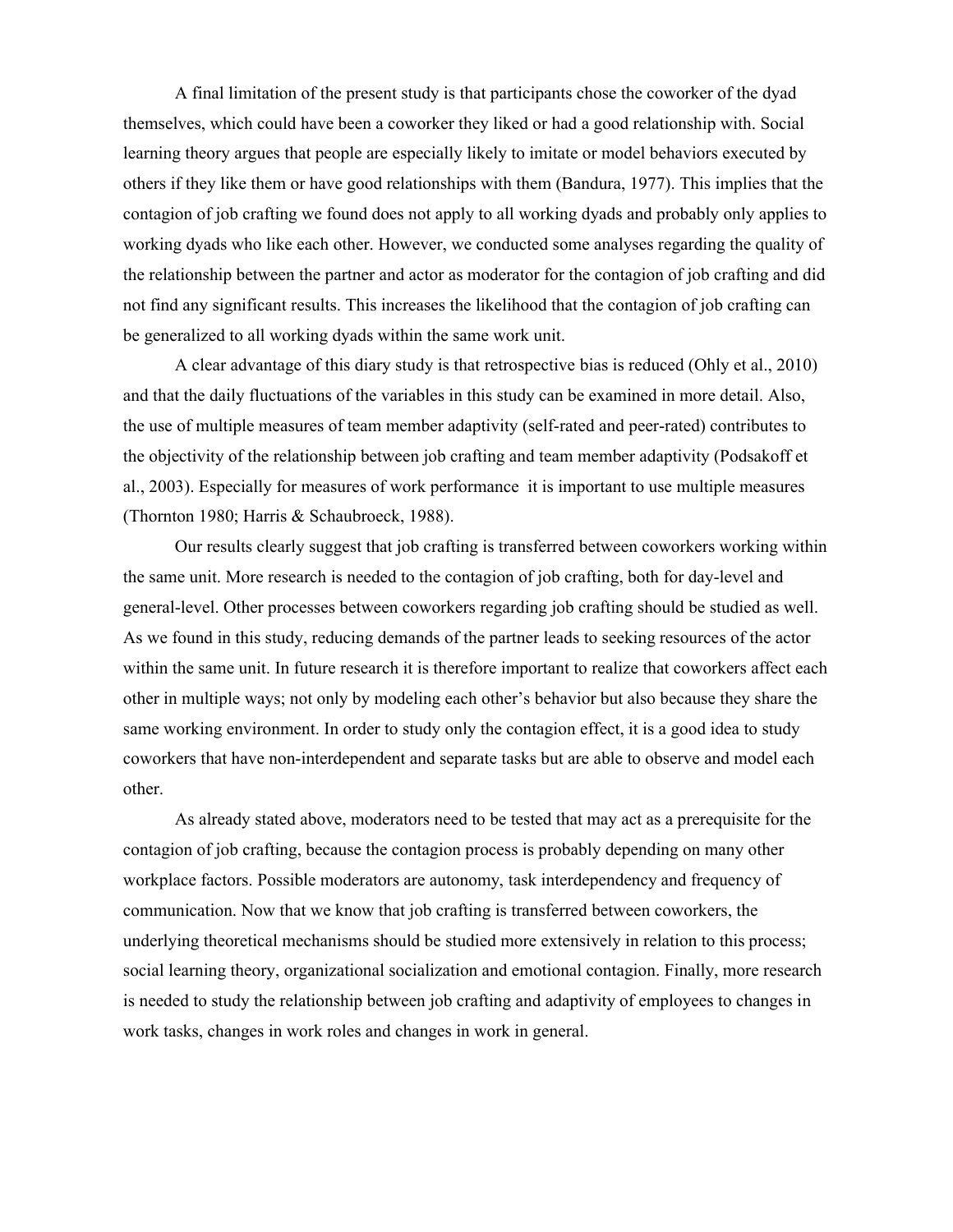## *Practical Implications*

Our findings have an important implication for organizations that strive towards happy and productive employees. First, organizations should stimulate job crafting, and especially the behaviors 'seeking resources' and 'seeking challenges'. Seeking challenges spreads around among coworkers and both behaviors have beneficial effects on team member adaptivity, and possibly on performance as a result. New trainings are appearing that stimulate job crafting among employees, with positive results (Van den Heuvel et al., 2012). Stimulating positive behavior that spreads around is an efficient way to contribute to a happy and productive workforce.

## **References:**

- Bakker, A. B., & Demerouti, E. (2007). The Job Demands-Resources model: state of the art. *Journal of Managerial Psychology, 22*, 309–328.
- Bakker, A. B., & Demerouti, E. (2009). The crossover of work engagement between working couples: A closer look at the role of empathy. *Journal of Managerial Psychology, 24,* 220– 236.
- Bakker, A. B., Demerouti, E., & Burke, R. (2009). Workaholism and Relationship Quality: A Spillover-Crossover Perspective, *Journal of Occupational Health Psychology, 14*, 23 – 33.
- Bakker, A. B., & Xanthopoulou, D. (2009). The Crossover of Daily Work Engagement: Test of an Actor-Partner Interdependence Model. *Journal of Applied Psychology, 24,* 1562-1571.
- Bakker, A. B., Hakanen, J. J., Demerouti, E., & Xanthopoulou, D. (2007). Job resources boost work engagement particularly when job demands are high*. Journal of Educational Psychology, 99,* 274–284.
- Bandura, A. (1977). *Social learning theory.* Englewood Cliffs, NJ: Prentice-Hall.
- Belschak, F. D., & Den Hartog, D. N. (2010). Pro-self, prosocial, and pro-organizational foci of proactive behaviour: Differential antecedents and consequences. *Journal of Occupational and Organizational Psychology, 83,* 475-498.
- Berg, J. M., Dutton, J. E., & Wrzesniewski, A. (2008). What is job crafting and why does it matter? Retrieved from the website of Positive Organizational Scholarship on April, 10, 2012.
- Bindl, U. K., & Parker, S. K. (in press). Proactive work behavior: Forward-thinking and changeoriented action in organizations. In S. Zedeck (Ed.), *APA handbook of industrial and organizational psychology*. Washington, DC: American Psychological Association.
- Binnewies, C., Sonnentag, S., & Mozja, E. J. (2009). Daily performance at work: feeling recovered in the morning as a predictor of day-level job performance. *Journal of Organizational Behavior, 30*, 67 – 93.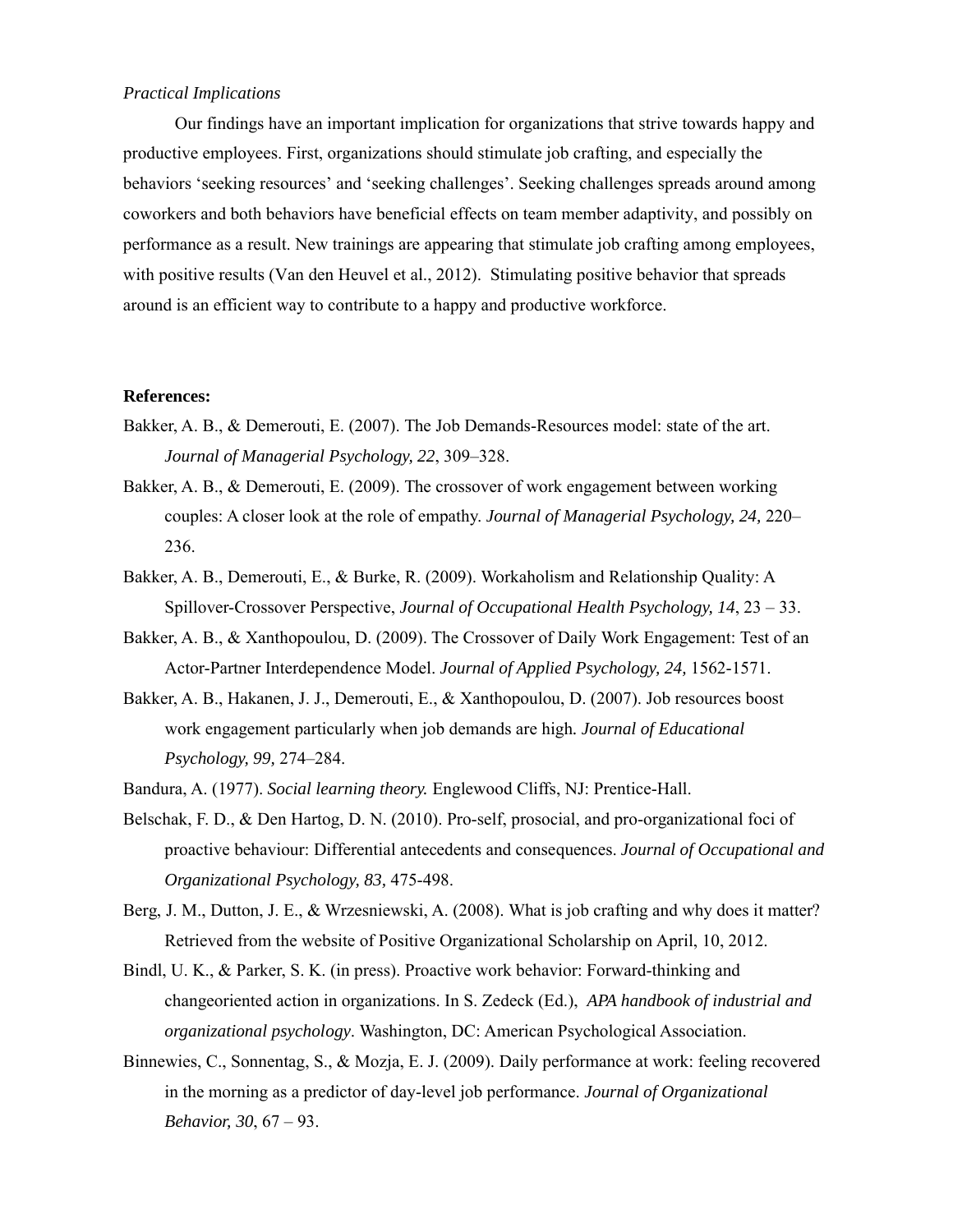- Butler, B. A., Grzywacz, G. J., Bass, L. B., & Linney, D. K. (2005). Extending the demands-control model: A daily diary study of job characteristics, work-family conflict and work-family facilitation. *Journal of Occupational and Organizational Psychology, 78*, 155 – 169.
- Campbell, L., & Kashy, D. A. (2002). Estimating actor, partner, and interaction effects for dyadic data using PROC MIXED and HLM: A user-friendly guide. *Personal Relationships, 9,* 327– 342.
- Chang, S., van Witteloostuijn, A., & Eden, L. (2010). From the Editors: Common method variance in international business research. *Journal of International Business Studies, 41*, 178-184.
- Chao, G. T., O'Leary-Kelly, A. M., Wolf, S., Klein, H. J., & Gardner, P. D. (1994). Organizational socialization: Its content and consequences. *Journal of Applied Psychology, 79*, 730 – 743.
- Demerouti, E., Bakker, A. B., Nachreiner, F., & Schaufeli, W. B. (2001). The job demands resources model of burnout. *Journal of Applied Psychology, 86*, 499–512.
- Feldman, D. C. (1989). Socialization, resocialization, and training: Reframing the research agenda. In I. Goldstein (Ed.), *Training and development in organizations* (pp. 376-416). San Francisco: Jossey-Bass.
- Fritz, C., & Sonnentag, S. (2009). Antecedents of day-level proactive behavior: A look at job stressors and positive affect during the workday. *Journal of Management, 35*, 94–111.
- George, J. M. (1992). Extrinsic and intrinsic origins of perceived social loafing in organizations. *Academy of Management Journal, 35*, 191-202.
- Grant, A. M., & Parker, S. K. (2009). Redesigning work design theories: The rise of relational and proactive perspectives. *Academy of Management Annals, 3*, 317-375.
- Griffin, M. A., Neal, A., & Parker, S. K. (2007). The new model of work role performance: Positive behavior uncertain and interdependent contexts. *Academy of Management Journal, 50,* 327– 347.
- Harris, M. M. & Schaubroeck, J. (1988). A meta analysis of self-supervisor, self-peer and peersupervisor ratings. *Personnel psychology, 41*, 43-62.
- Hatfield, E., Cacioppo, J. T. & Rapson, R. L. (1994). *Emotional Contagion*. Cambridge University Press, New York, NY.
- Hobfoll, S.E. (1989). Conservation of resources: A new attempt at conceptualizing stress. *American Psychologist, 44,* 513– 524.
- Hox, J. J. (2010). *Multilevel Analysis: Techniques and Applications*. New York: Routledge.
- Kenny, D. A., & Cook, W. (1999). Partner effects in relationship research: Conceptual issues, analytic difficulties, and illustrations. *Personal Relationships,6,* 433–448.
- Kozlowski, S. W. J., Gully, S. M., Nason, E. R., & Smith, E. M. (1999). Developing adaptive teams: A theory of compilation and performance across levels and time. In D. R. Ilgen & E. D.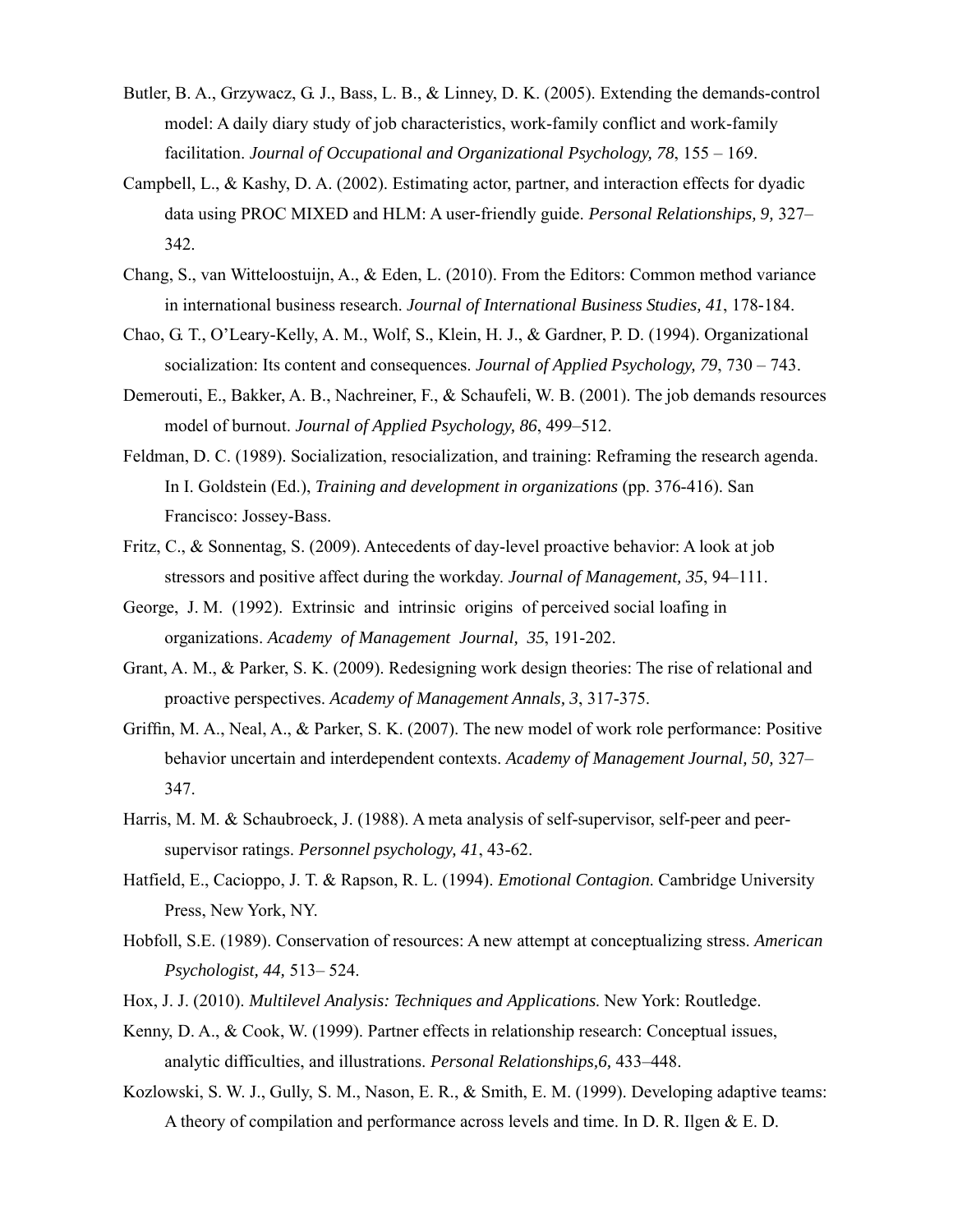Pulakos (Eds.), *The changing nature of performance: Implications for staffing, motivation, and development* (pp. 240 –292). San Francisco: Jossey-Bass.

- Louis, M. R. (1980b). Surprise and sense making: What newcomers experience in entering unfamiliar organizational settings. *Administrative Science Quarterly, 25*, 226 – 251.
- Morrison, R. F., & Hock, R. R. (1986). Career building: Learning from cumulative work experience. In D. T. Hall (Ed.), *Career development in organizations* (pp. 236-274). San Francisco: Jossey-Bass.
- Ohly, S., & Fritz, S. (2010). Work characteristics, challenge appraisal, creativity, and proactive behavior: A multi-level study. *Journal of Organizational Behavior, 31,* 543–565.
- Ohly, S., Sonnentag, S., Niessen, C., & Zapf, D. (2010). Diary Studies in Organizational Research: An Introduction and Some Practical Recommendations. *Journal of Personnel Psychology, 9,*   $79 - 93.$
- Oldham, G. R., & Hackman, J. R. (2010). Not What It Was and Not What It Will Be: The Future of Job Design Research. *Journal of Organizational Behavior, 31,* 463 – 479.
- Parkers, S. K., Williams, H. M., & Turner, N. (2006). Modeling the Antecedents of Proactive Behavior at Work. *Journal of Applied Psychology, 91*, 636 – 652.
- Petrou, P., Demerouti, E., Peeters, M., Schaufeli, W. B. & Hetland, J. (2012). Crafting a job on a daily basis: Contextual correlates and the link to work engagement. *Journal of Organizational Behavior*. DOI: 10.1002/job.1783
- Podsakoff, P. M., MacKenzie, S. B., Lee, J., & Podsakoff, N. P. (2003). Common method biases in behavioral research: A critical review of the literature and recommended remedies. *Journal of Applied Psychology, 88,* 879 – 903.
- Rasbash, J., Browne, W., Healy, M., Cameron, B., & Charlton, C. (2000). *MLwiN: Interactive software for multilevel analysis* (Version 1.10.006) [Computer software]. London, England: Multilevel Models Project, Institute of Education, University of London.
- Repetti, R. L. (1993). Short-term effects of occupation stressors on daily mood and health complaints. *Health Psychology, 12*, 125 – 131.
- Schaufeli, W. B., Salanova, M., Gonzalez-Roma, V., & Bakker, A. B. (2002a). The measurement of engagement and burnout: a confirmative analytic approach. *Journal of Happiness Studies, 3*, 71–92.
- Shalley, C. E., Zhou, J., & Oldham, G. R. (2004). The effects of personal and contextual characteristics on creativity: Where should we go from here? *Journal of Management, 30*, 933-958.
- Sonnentag, S. (2003). Recovery, work engagement, and proactive behavior: A new look at the interface between non-work and work. *Journal of Applied Psychology*, *88*, 518–528.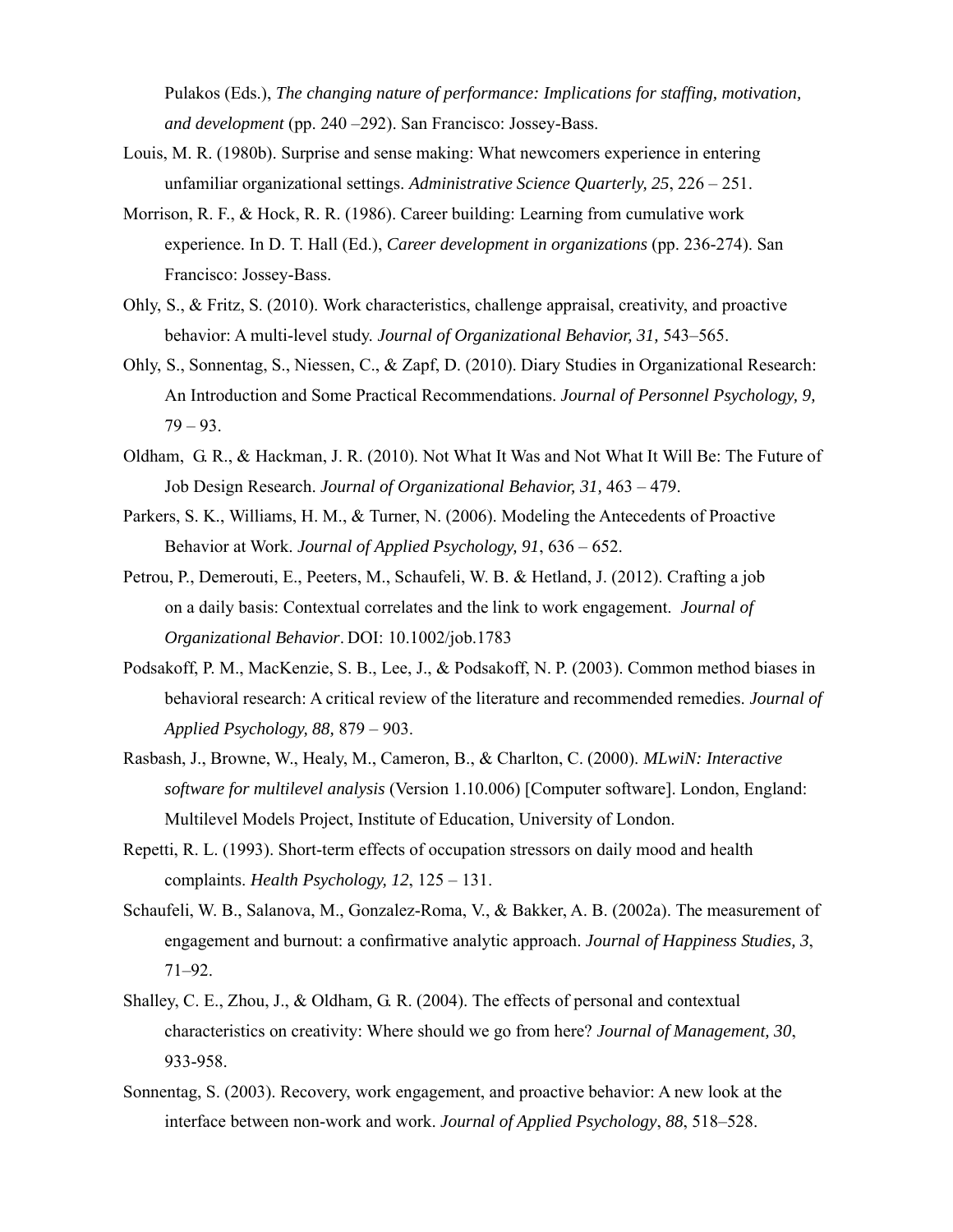- Thornton, G. C. (1980). Psychometric properties of self-appraisals of job performance. *Personnel Psychology, 33*, 263-270.
- Tims, M., & Bakker, A. B. (2010). Job crafting: Towards a new model of individual job redesign. *South African Journal of Industrial Psychology, 36*, 1–9.
- Tims, M., Bakker, A. B., & Derks, D. (2012). The development and validation of the job crafting scale. *Journal of Vocational Behavior, 80,* 173 – 186.
- Van den Heuvel, M., Demerouti, E., Bakker, A. B., & Schaufeli, W. B. (2010). Personal resources and work engagement in the face of change. In J. Houdmont & S. Leka (Eds.), *Contemporary occupational health psychology* (Vol. 1, pp. 124 – 150). Chichester, UK: Wiley.
- Van den Heuvel, M., Demerouti, E. & Peeters, M.C.W. (2012). Succesvol job craften door middel van een groepstraining. In: Jonge, J. de, Peeters, M.C.W., Sjollema, S., & Zeeuw, H. de (Red.), *Scherp in Werk: Vijf routes naar optimale inzetbaarheid* (pp. 7-20). Assen: Van Gorcum.
- Weiss, H. M. (1977). Subordinate imitation of supervisor behavior: The role of modeling in organizational socialization. *Organizational Behavior and Human Performance, 19*, 89 – 105.
- Westman, M. (2001). Stress and strain crossover. *Human Relations, 54,* 557 591.
- Wrzesniewsky, A., & Dutton, J.E. (2001). Crafting a job: revisioning employees as active crafters of their work. *Academy of Management Review, 26*, 179 -201.
- Xanthopoulou, D., Bakker, A. B., Demerouti, E., & Schaufeli, W. B. (2007). The Role of Personal Resources in the Job Demands-Resources Model. *International Journal of Stress Management, 14*, 121-141.
- Zhou, J. (2003). When the presence of creative coworkers is related to creativity: Role of supervisor close monitoring, developmental feedback, and creative personality. *Journal of Applied Psychology, 88*, 413–422.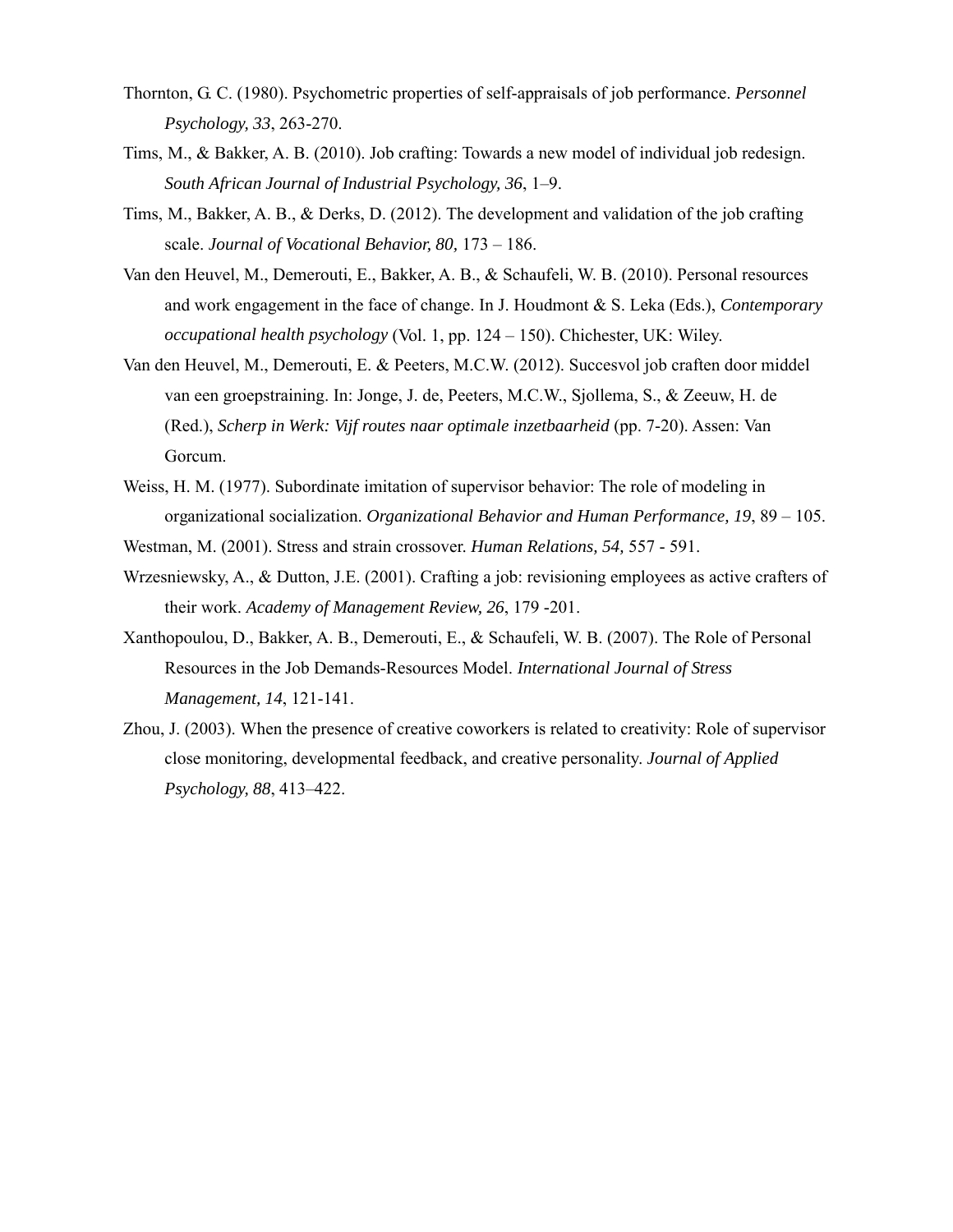## **Attachments**

# Items used to measure variables

# *General survey*

# **General level of job crafting.**

|                                                                 | Never               | Rarely         | Sometimes           | Regularly      | Often            |
|-----------------------------------------------------------------|---------------------|----------------|---------------------|----------------|------------------|
| Seeking resources                                               |                     |                |                     |                |                  |
| I ask others for feedback on my job performance.                | 1                   | $\overline{2}$ | 3                   | 4              | 5                |
| I ask colleagues for advice.                                    | $\mathbf{1}$        | $\overline{2}$ | 3                   | $\overline{4}$ | 5                |
| I ask my supervisor for advice.                                 | 1                   | $\overline{2}$ | 3                   | $\overline{4}$ | 5                |
| I try to learn new things at work.                              | 1                   | $\overline{2}$ | 3                   | $\overline{4}$ | 5                |
| Seeking challenges                                              |                     |                |                     |                |                  |
| I ask for more tasks if I finish my work.                       | 1                   | $\overline{2}$ | 3                   | 4              | 5                |
| I ask for more responsibilities.                                | $\mathbf{1}$        | $\overline{2}$ | 3                   | $\overline{4}$ | 5                |
| I ask for more odd jobs.                                        | 1                   | $\overline{2}$ | 3                   | 4              | 5                |
| Reducing demands                                                |                     |                |                     |                |                  |
| I try to ensure that my work is emotionally less intense.       | 1                   | 2              | 3                   | $\overline{4}$ | 5                |
| I make sure that my work is mentally less intense.              | $\mathbf{1}$        | $\overline{2}$ | 3                   | $\overline{4}$ | 5                |
| I try to ensure that my work is physically less intense.        | 1                   | $\overline{2}$ | 3                   | 4              | 5                |
| General level of team member adaptivity: self-rated.            |                     |                |                     |                |                  |
|                                                                 | Completely disagree |                | Disagree<br>Neutral |                | Completely agree |
| I deal effectively with changes affecting my work unit (e.g., 1 |                     | 2              | 3 <sup>1</sup>      | $\overline{4}$ | 5 <sup>5</sup>   |
| new members).                                                   |                     |                |                     |                |                  |
| I learn new skills or take on new roles to cope with changes 1  |                     | $\overline{2}$ | 3 <sup>7</sup>      | $\overline{4}$ | 5                |
| in the way my unit works.                                       |                     |                |                     |                |                  |
| I respond constructively to changes in the way my team          | 1                   | $\overline{2}$ | 3 <sup>7</sup>      | $\overline{4}$ | 5                |
| works.                                                          |                     |                |                     |                |                  |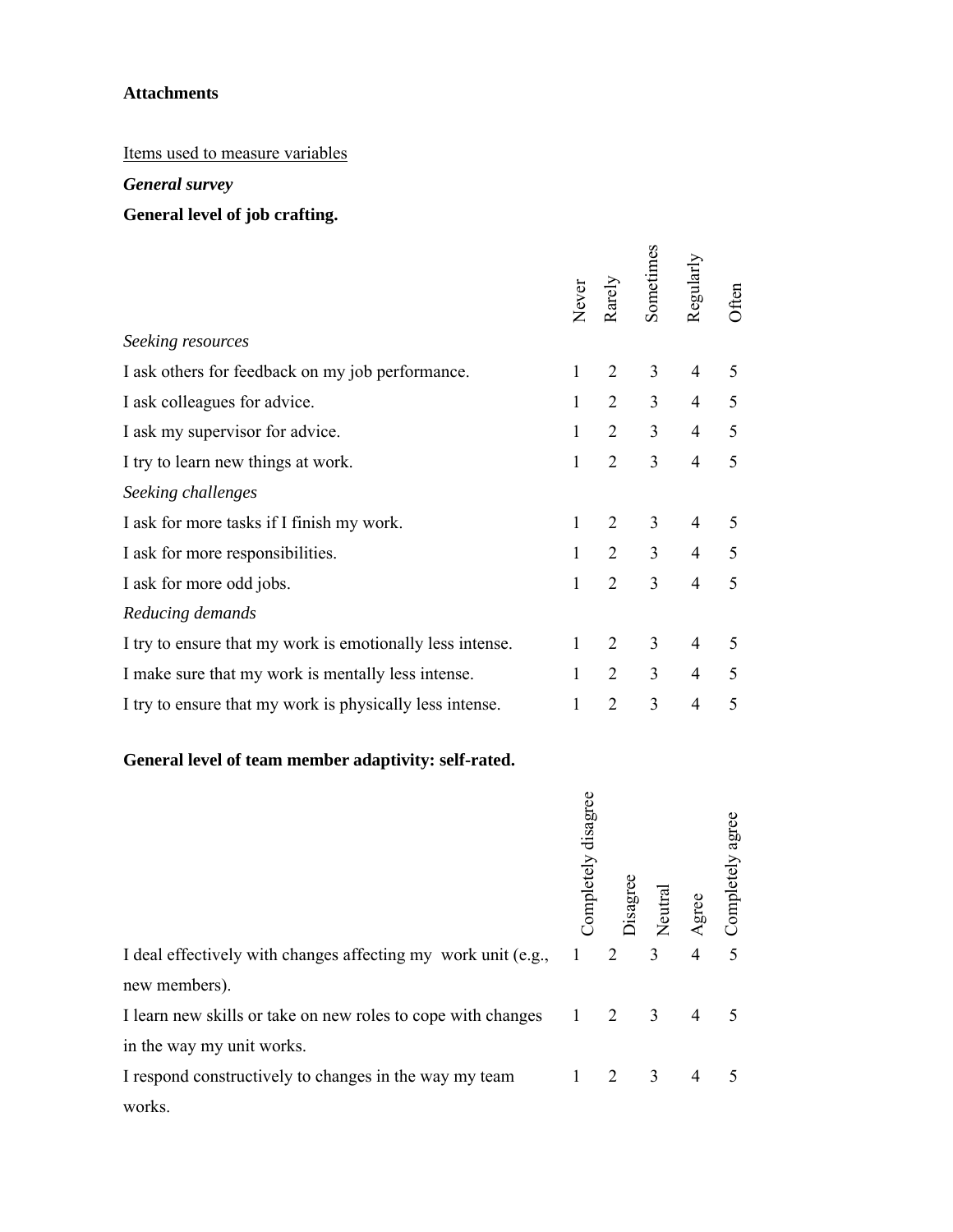## *Diary survey*

**Day-level job crafting.** 

|                                                         | Totally applies |                |                | Applies<br>Applies somewhat<br>Does not apply | Totally doesn't apply |
|---------------------------------------------------------|-----------------|----------------|----------------|-----------------------------------------------|-----------------------|
| Seeking resources                                       |                 |                |                |                                               |                       |
| Today                                                   |                 |                |                |                                               |                       |
| I have asked others for feedback on my job performance. | $\mathbf{1}$    | $\overline{2}$ | 3              | 4                                             | 5                     |
| I have asked colleagues for advice.                     | $\mathbf{1}$    | $\overline{2}$ | $\overline{3}$ | $\overline{4}$                                | 5                     |
| I have asked my supervisor for advice.                  | $\mathbf{1}$    | $\overline{2}$ | 3              | $\overline{4}$                                | 5                     |
| I have tried to learn new things at work.               | $\mathbf{1}$    | $\overline{2}$ | 3              | $\overline{4}$                                | 5                     |
| Seeking challenges                                      |                 |                |                |                                               |                       |
| Today                                                   | $\mathbf{1}$    | $\overline{2}$ | 3              | $\overline{4}$                                | 5                     |
| I have asked for more tasks if I finish my work.        |                 |                |                |                                               |                       |
| I have asked for more responsibilities.                 | $\mathbf{1}$    | $\overline{2}$ | 3              | $\overline{4}$                                | 5                     |
| I have asked for more odd jobs.                         | $\mathbf{1}$    | $\overline{2}$ | $\overline{3}$ | $\overline{4}$                                | 5                     |
| Reducing demands                                        |                 |                |                |                                               |                       |
| Today                                                   |                 |                |                |                                               |                       |
| I have tried to ensure that my work is emotionally less | $\mathbf{1}$    | $\overline{2}$ | 3              | 4                                             | 5                     |
| intense.                                                |                 |                |                |                                               |                       |
| I made sure that my work is mentally less intense.      | $\mathbf{1}$    | $\overline{2}$ | 3              | 4                                             | 5                     |
| I have tried to ensure that my work is physically less  | $\mathbf{1}$    | $\overline{2}$ | 3              | $\overline{4}$                                | 5                     |
| intense.                                                |                 |                |                |                                               |                       |